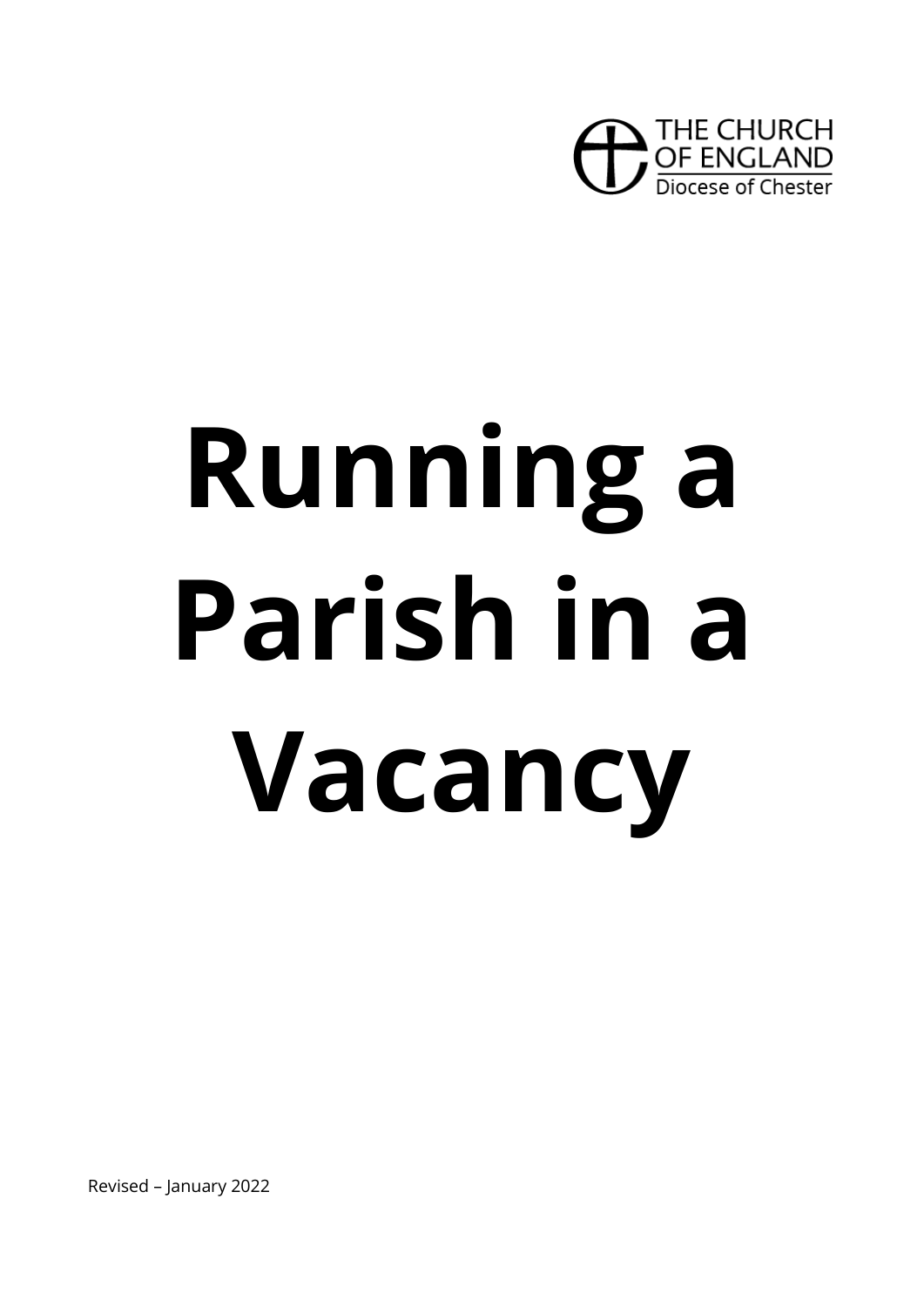# **CONTENTS**

| 1: | Introduction                                                | 3  |
|----|-------------------------------------------------------------|----|
| 2: | Ministry during a vacancy<br>(preparation and arrangements) | 5  |
| 3: | Transfer of information before the vacancy begins           | 10 |
| 4: | The Parsonage House                                         | 12 |
| 5: | The Continuing life of the Church                           | 14 |
| 6: | The Appointment Process                                     | 16 |
| 7: | The Induction Service                                       | 18 |
| 8: | A summary of financial information                          | 22 |
| 9: | <b>Useful Resources</b>                                     | 25 |
|    | Appendix: example forms                                     | 26 |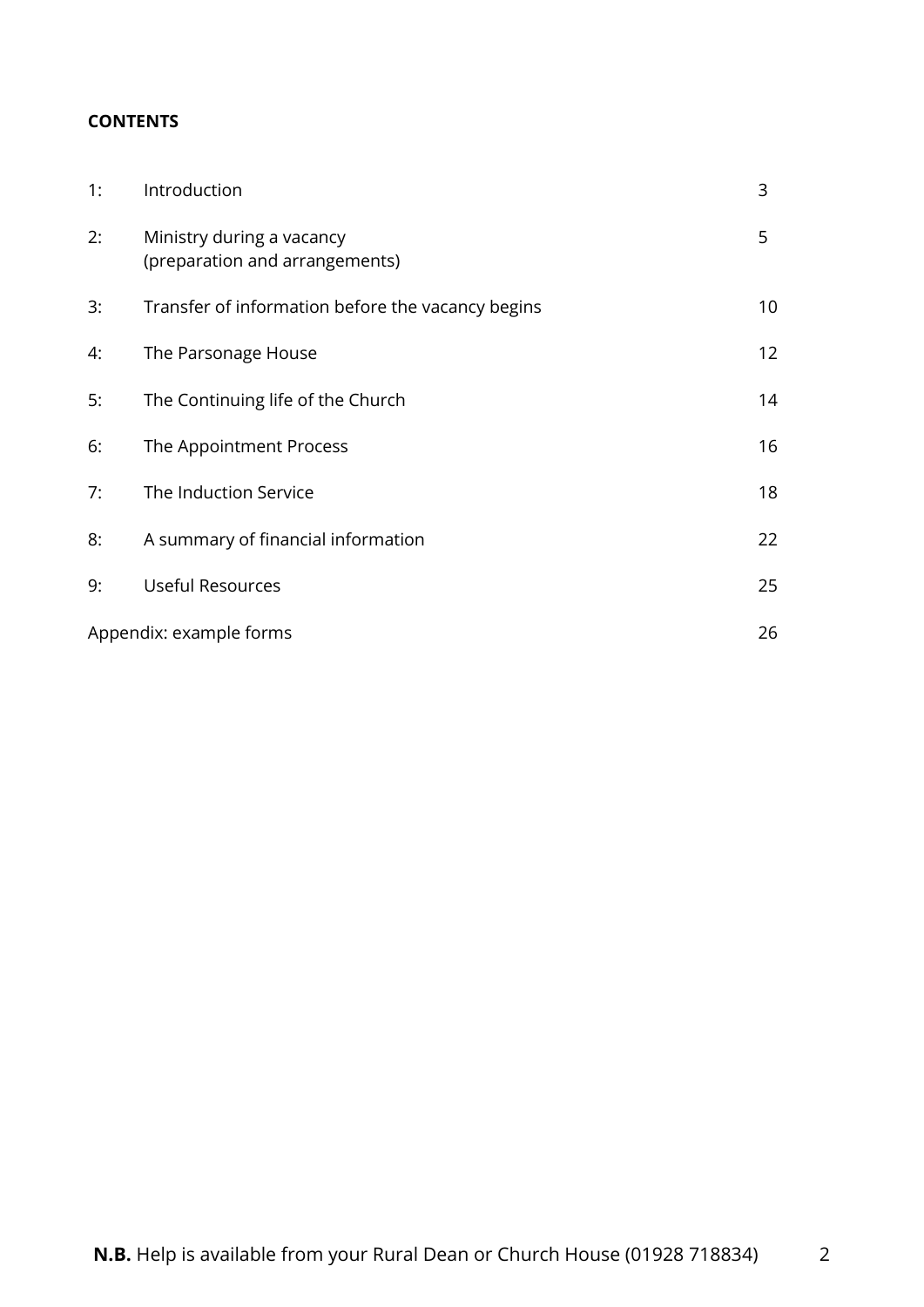## **1 INTRODUCTION**

#### **1:1 The purpose of this booklet**

- The booklet gathers together helpful information for the outgoing priest, the Churchwardens and the Rural Dean for the whole of the period between knowing that a vacancy is looming to the arrival of the new priest.
- It draws on the experience of Churchwardens and Readers during vacancies as well as on that of Diocesan staff.
- It has been written primarily for churchwardens, but those with whom they share responsibility have also been in mind: the Rural Dean, the outgoing priest and the PCC treasurer.
- Treasurers will find a summary of the financial aspects of a vacancy in Section 8.

#### **1:2 Understanding the vacancy**

- The careful organisation of the life of the church during a vacancy is important. There is often a sense of insecurity and this can lead to tensions.
- People need to understand that the likely length of a vacancy will be about nine months. Apart from the process of making the appointment, a new priest may not be able to move speedily. Issues of children's education and spouse's work often mean that moves have to be carefully timed.
- Essentially there are two parts to the vacancy process: the search and the time between the appointment being made and the inauguration of the new priest's ministry.
- It is important, as far as possible, to keep things going as usual. This will be much easier in churches where there is a culture of collaborative ministry and where a significant number of people are willing to share responsibility. The vacancy can also provide a good opportunity of sharing the tasks as widely as possible.
- The Churchwardens, working with the Rural Dean (known collectively as "sequestrators"), take responsibility for the life and work of the church during the vacancy but they need to avoid carrying the full burden themselves. The local church should take great care to ensure that the Churchwardens are supported in this responsibility during the vacancy. While specific attention needs to be given to provision of services, the pastoral care of the congregation and others is also very important (see sections 2 & 3). If there is a curate then s/he would take prime responsibility for this, but Readers, Pastoral Workers, Parish Assistants/Evangelists and others can be involved.
- Parishes with a curate will find that the curate takes a leading role within the worship and pastoral care of the church, but they must remember that such a curate is still in training and needs supervision, support and time for his/her programme of training and study.

#### **1:3 The Vacancy as 'Opportunity'**

• Vacancies can and should be creative opportunities. Many congregations speak appreciatively of the variety of ministry they receive during a vacancy. Clergy and Readers come from a spread of traditions and flexibility on all sides should be expected.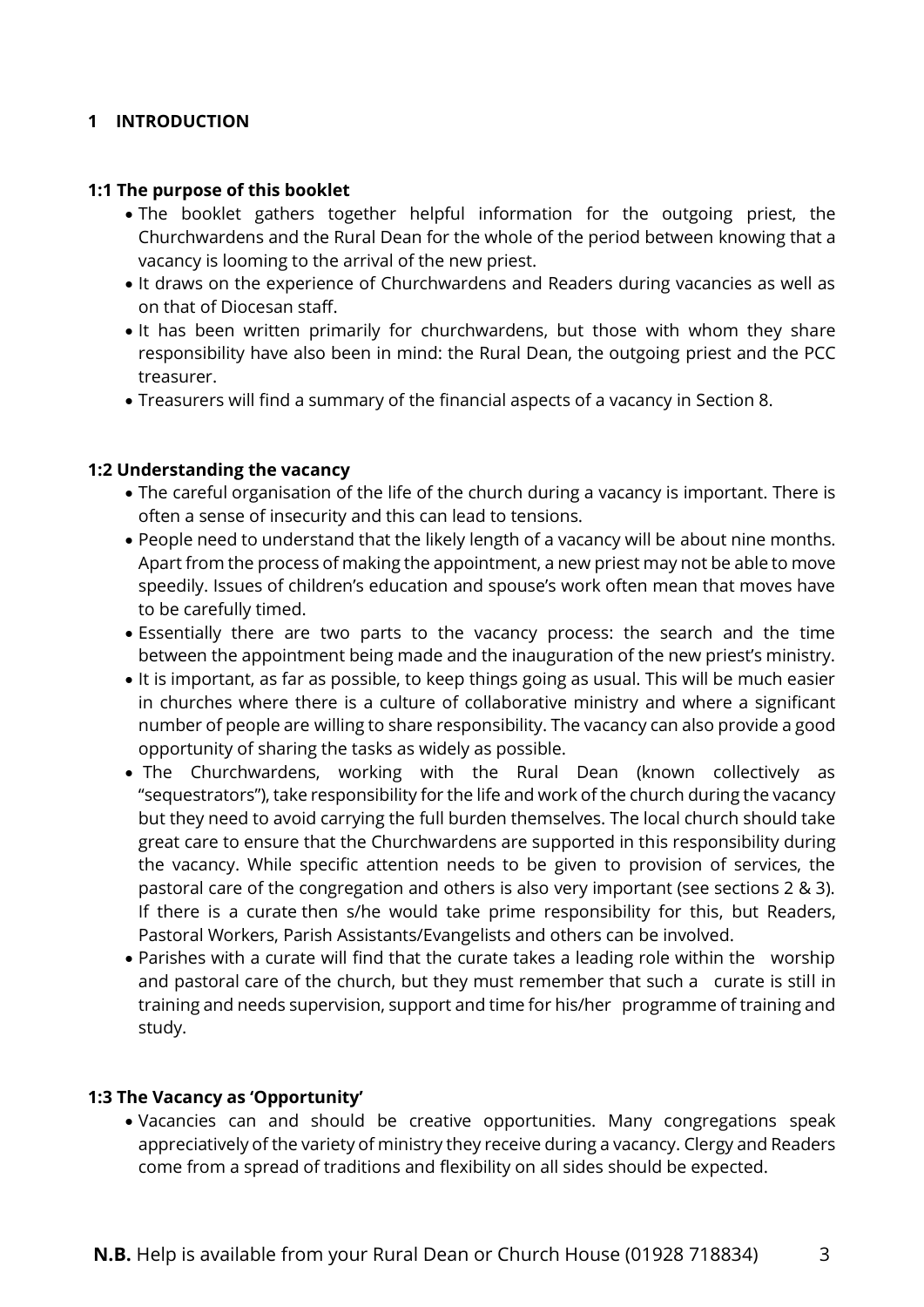• A vacancy can be a time of consolidation and growth as people become more involved in the work and worship of the parish; as mentioned previously, it can also be a time of uncertainty which leads to an increased workload on a few individuals (especially Churchwardens and Rural Deans!) We hope that this booklet will help promote the former and minimise the latter.

#### **1:4 Other resources**

- All the staff at Church House please do use them (01928 718834)
- See section 9

#### **G** Handy Hint

Ensure that the Churchwardens have at least one copy of the current Diocesan Yearbook to use.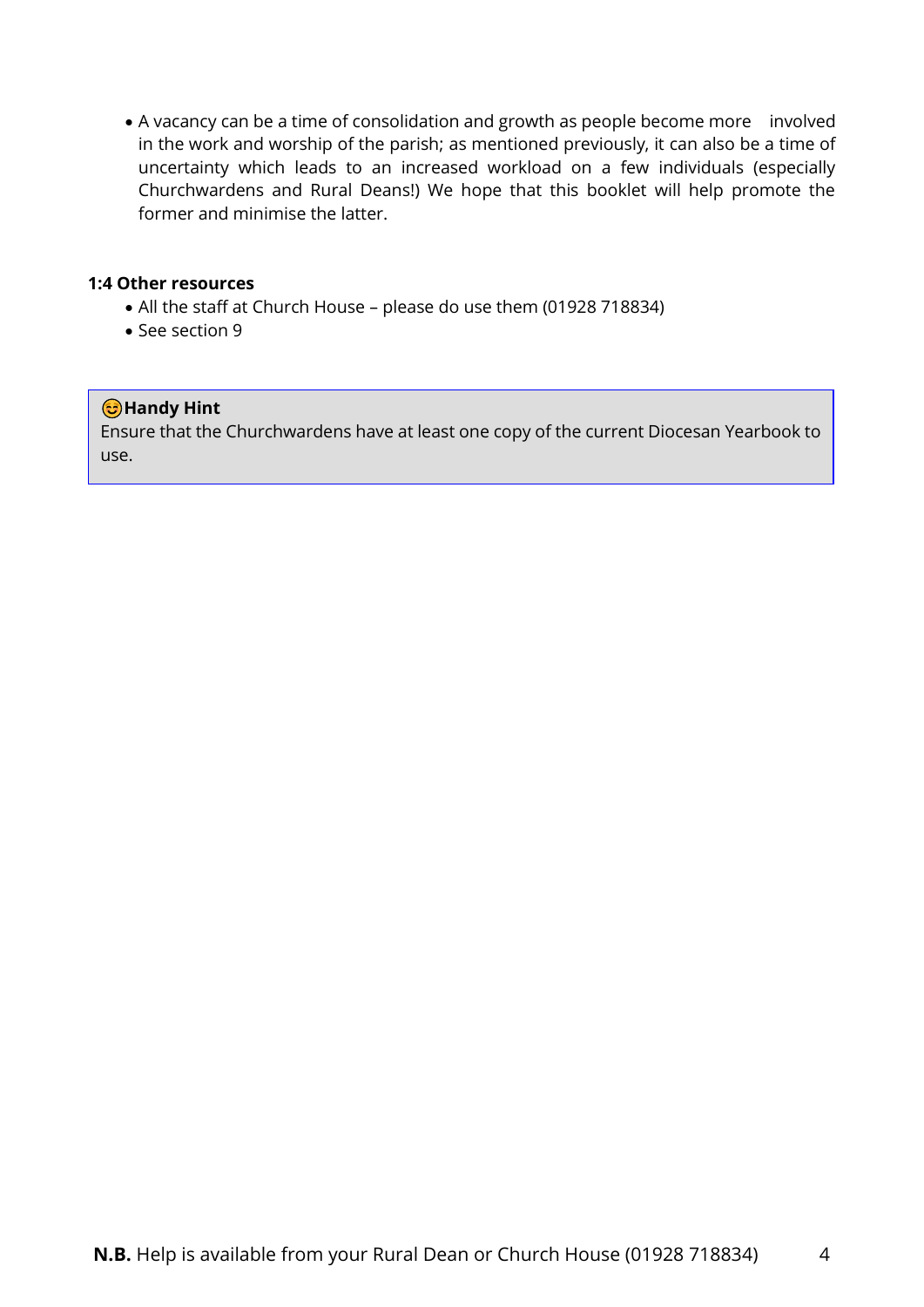# **2 MINISTRY DURING A VACANCY**

## **2:1 THE ROLE OF THE RURAL DEAN during this time is:**

- To act as 'priest-in-charge' in oversight
- To help the Churchwardens discharge their duties
- To offer advice
- To provide a list of helpful contacts

## **G** Handy Hint

The Rural Dean to provide a list of Clergy (retired, SSM and curates) and Readers who are willing to help out with services; the list should indicate their Sunday and weekday availability and the type of services they are happy to take.

## **2:2 BEFORE THE OUTGOING PRIEST LEAVES**

#### **2:2:1 The Churchwardens should arrange a meeting about service cover as soon**

**as the vacancy is announced.** It is helpful if this meeting is attended by:

- The outgoing priest
- The Rural Dean
- The Churchwardens
- Any Assistant Clergy / Curate
- Readers in the parish

This meeting can:

- Address the **planning of services and service cover** for the first few months of the vacancy. Any retired clergy used must have Permission to Officiate (PTO) in Chester Diocese. Most clergy with PTO will appear on the list in the current Diocesan Yearbook. If someone has been granted PTO since the Yearbook was printed, please check with the Archdeacon before booking them.
- It is usually best if the outgoing priest takes a lead in this but shows the Wardens how it can be done for future reference.

#### **G** Handy Hints

- $\cdot$  It is best to plan well in advance and to do three months at a time.
- Try and ensure some continuity, if possible, by using a smaller number of ministers on a regular basis, rather than lots of different people.
- If you are in a multi-parish benefice, try to co-ordinate your use of Readers and Clergy.
- Communion-by-Extension (a service of Holy Communion led by a lay minister using elements previously consecrated by a priest) should only be used if there is no alternative, not on a regular basis, and not without consulting the Diocesan Bishop first.
- The outgoing priest should not be invited back for normal Sunday or midweek Services.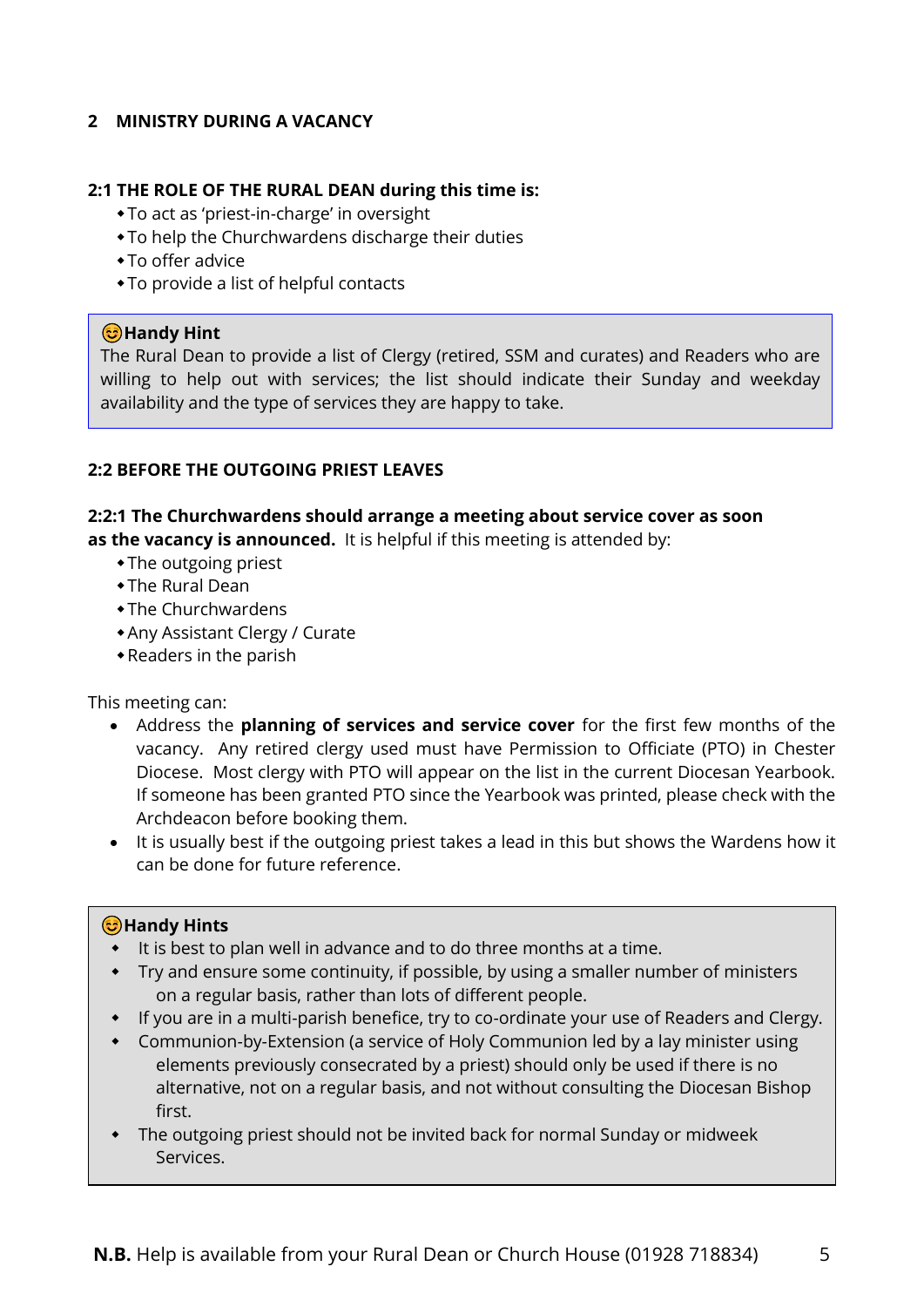**2:2:2 Look at what else needs to be done before the vacancy starts (the following may help as a check list), discuss these, or decide when you will discuss each area.**

## • **Regular Church services**

▪ *Pattern of services*

Is it possible to carry on with the same pattern (midweek and Sunday)?

▪ **R***eadings and hymn at services*

How are these chosen at present, how will they be chosen in the future?

- *Intercessions* Is there a rota for leading these and who will continue to prepare and distribute it?
- *Festivals*

How soon do you need to start thinking about next Christmas, Easter or whatever?

▪ *Communicating with visiting clergy and Readers* Who will do this?

They should be informed of the readings and hymns and type of service.

They will also need to know how much you are asking them to do: lead, preach, read the lessons, lead the intercession.

▪ *Fees (see section 8 for more details)*  All travel expenses should be paid; check with the Finance Department about the current rates for clergy and for laity.

There is no fee payable for taking a regular church service for Readers, non-retired clergy or clergy of retirement age who are licensed to a parish.

Retired clergy should be offered a fee for usual Sunday and midweek services.

# **G** Handy Hint

Think together about if, and when, it might be appropriate to ask the outgoing priest back to take a wedding, baptism or funeral.

# • **Occasional Offices (Baptisms, Weddings and Funerals)**

Discuss how these will be handled.

- Who will be the parish contact?
- Who will be the parish contact person for each?

If you have a 'vestry hour' when people come to make arrangements, could this continue?

How will you inform the local community and the funeral directors of the new arrangements?

Who will make the actual arrangements with the family / funeral directors, the organist, the verger, the grave digger *etc*?

Who will ensure that the church building is open and staffed?

Who will ensure that the Registers are filled in?

The statutory quarterly marriage returns to the local Registrar need to be signed by a clerk in holy orders. How will this be arranged?

Who will deal with the fees?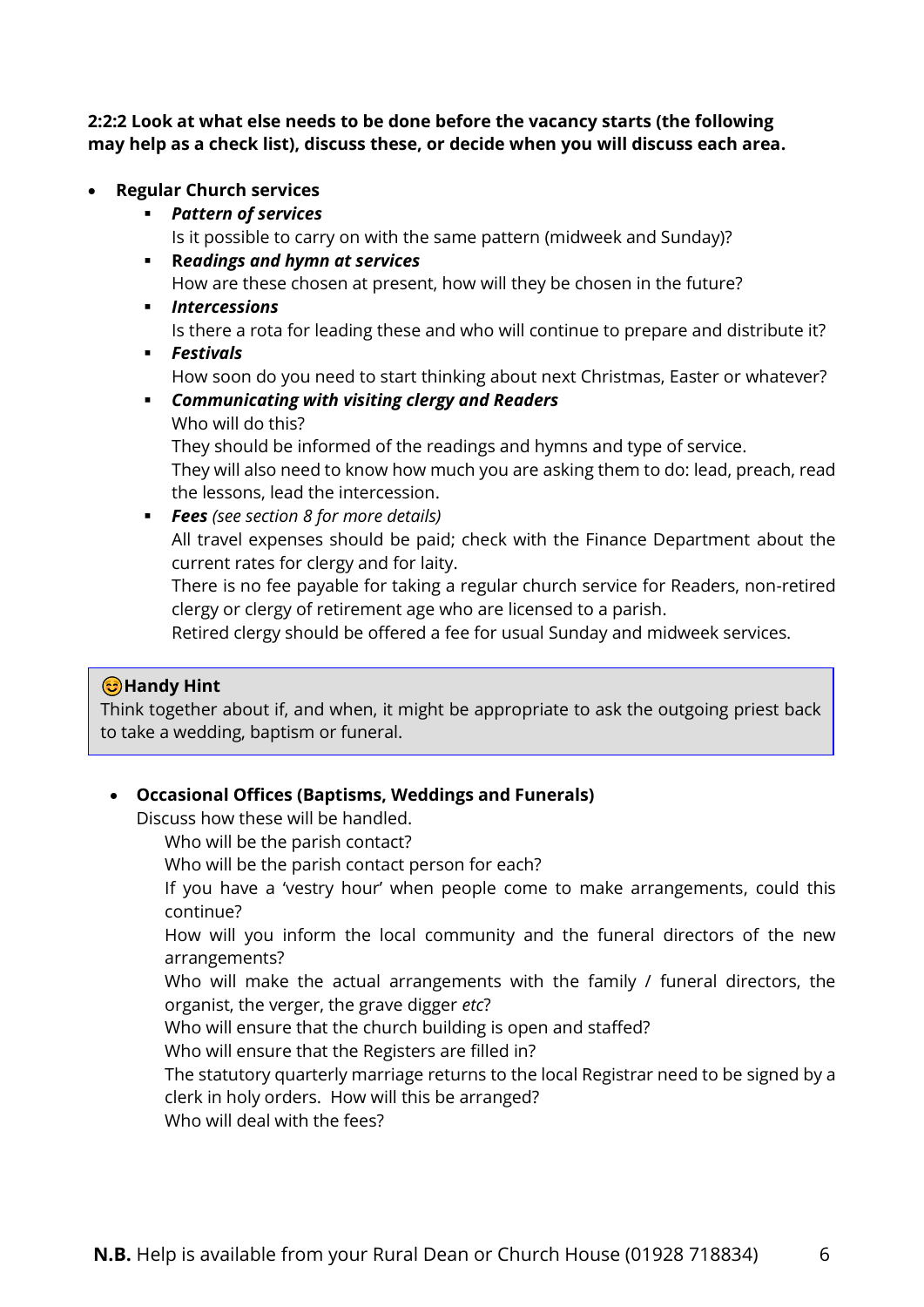# **G** Handy Hints

- It is very helpful if the outgoing priest produces a list of fees and what to do with each part of the fee *(see section 8 and form B)*
- This should include details of the statutory DBF fee, the PCC fee, the fee for the organist, bells and choir and any other PCC overheads
- Don't forget to offer travel expenses

*N.B.* there is no fee for a baptism!

# • **Churchyard issues**

These include:

- $\bullet$  the maintenance / care of the churchyard
- $\bullet$  the regulations for gravestones
- the fees for gravestones
- $\bullet$  the upkeep of the burial plan for the churchyard

The approval of wording on memorials, usually the responsibility of the parish priest, fall to the Rural Dean in a vacancy. Similarly, any requests for memorials which do not comply with the churchyard regulations should be referred to the Rural Dean.

# • **Communicating with the PCC, congregation and community**

This has a number of aspects:

- Deciding who will take responsibility for what area
- Deciding how this will be communicated:
	- Magazine
	- Notice boards
	- Newsletter
	- Parish Office
- Being aware that communication during the vacancy will be an ongoing need and planning for this

# • **In a benefice or team**

Provisional arrangements for working together during the vacancy

- Communication
- Avoiding duplication
- Best use of human (and other) resources

# • **Provisional arrangements for how service cover will be planned after the first few months**

Remember to think about this early enough

As the vacancy begins, you should be planning for the period 3-6 months after this (See earlier for useful hints)

• **Provisional arrangements for how welcome / pastoral care will be provided during the vacancy**

Can this / how can this continue to be done? Who will co-ordinate this? What will happen about home communions?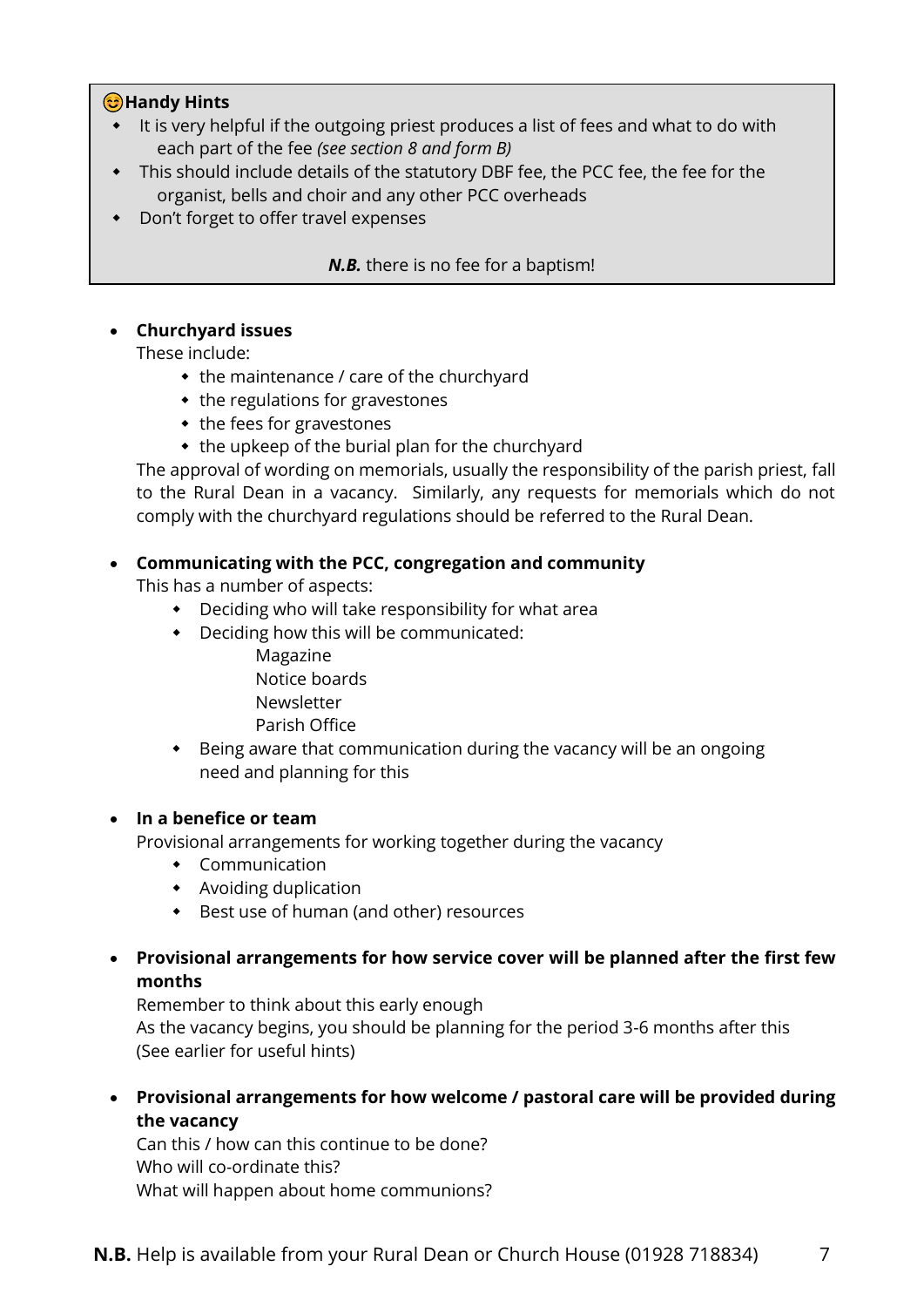Is there a need for some help / training for a few people before the vacancy begins?

- *e.g.* for newcomers, for the sick or housebound, for baptism contacts, for the bereaved
- **Provisional arrangements for how members of the church with any leadership role will be supported in their ministry during the vacancy**

Possibilities include

Regular meetings for discussion, prayer, support

Use of Diocesan Officers

Inclusion in the Sunday intercessions

*N.B*. any *training curate* will need a new supervisor; this will be arranged by the Initial Ministerial Training Officer, in consultation with the Archdeacon.

## • **Church employees**

If there are employees, who will take responsibility for issues arising with them? (*e.g.*salaries, supervision)

- **Other tasks undertaken by the outgoing priest which may not be widely known** Is it possible or not to continue these areas of work?
	- *e.g.* editing the magazine or providing a letter for the magazine chaplaincy work – industry, nursing homes, schools
- **The handing over of information by the outgoing priest** See section 3

# **2:3 DURING THE PERIOD OF THE VACANCY**

# *It is helpful to plan to meet again with the Rural Dean (possibly every 2 months) to review the arrangements for each area:*

- ➢ **Planning of services and service cover in the light of experience** How do congregation members feel? Are the people involved feeling over-used or under-used? Is the present pattern sustainable? If wondering about any major changes – consult the Rural Dean or Archdeacon
- ➢ **Is the pattern of overall activity in the parish sustainable?**

# ➢ **Are the arrangements working well for:**

- Welcoming and pastoral care
- Support of members involved in leadership and ministry
- Communication of the arrangements and of any news about the appointment process to the congregation and to the wider community
- Working with other parishes / churches in the benefice / team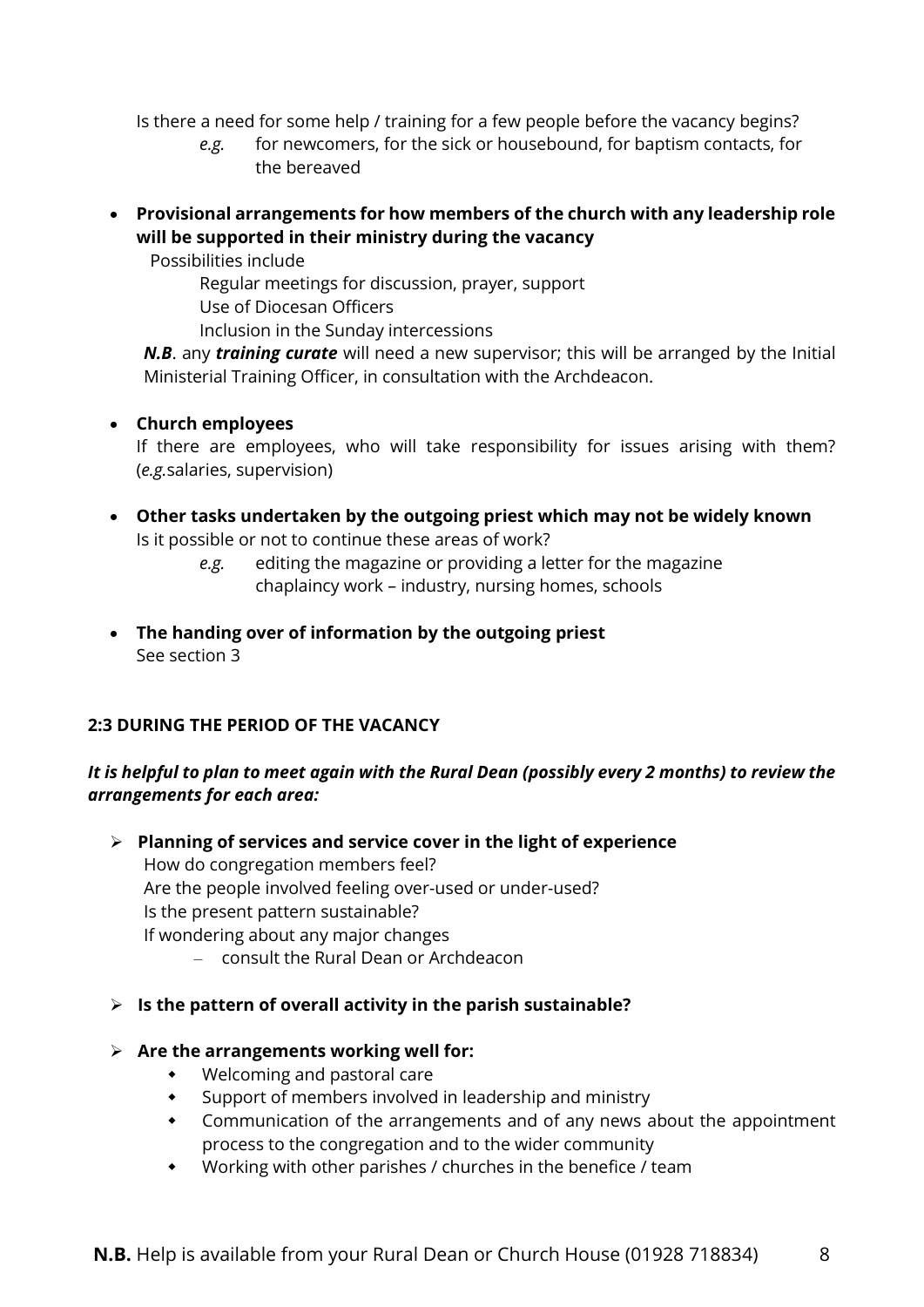➢ **Are you in need of any 'outside help' in any area of church life and ministry?** Might it be helpful to discuss this with the Rural Dean, Archdeacon, Diocesan Secretary or another Diocesan Officer?

## **G** Handy Hints

- A vacancy can sometimes provide the opportunity for people to 'come forward' and offer their gifts. Try asking around for untapped expertise!
- Remember to keep a copy of the Diocesan Yearbook handy for the contact details of Diocesan Officers.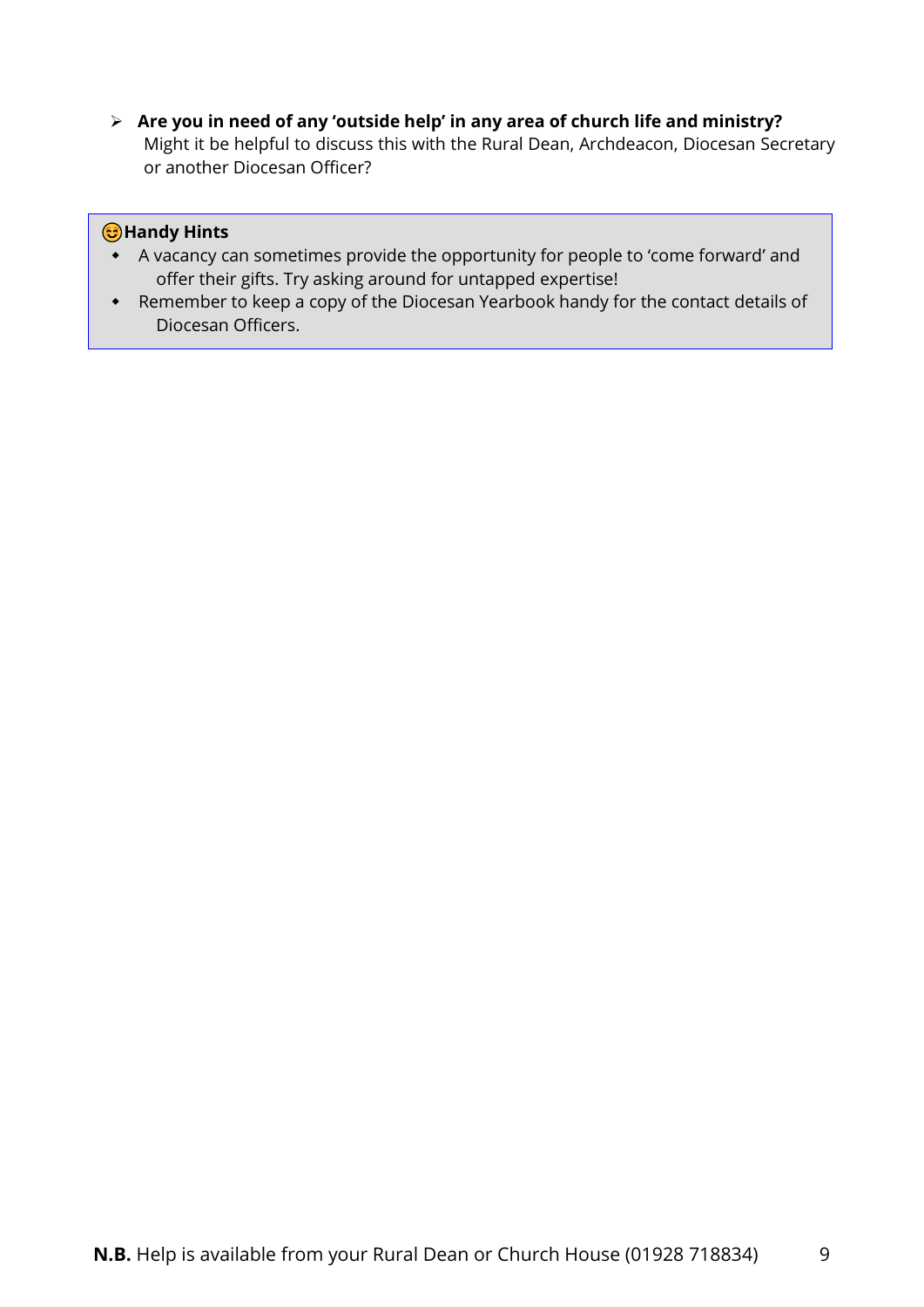## **3 TRANSFER OF INFORMATION BEFORE THE VACANCY BEGINS**

**3:1** It is very helpful if **the outgoing priest** passes information on in written form to the Churchwardens for general parish matters and to the Rural Dean and Archdeacon about any confidential matters. The latter could be combined with personal reflections on the life of the parish to assist with the next appointment.

## **G** Handy Hints

- This information should be passed on, giving sufficient time for any queries to be dealt with.
- Forms will be sent to the outgoing priest to assist with this process.
- The forms can also be found at the end of this booklet.

#### **3:2 Check list for information to be passed to the Churchwardens** (Form A)

*(which may then be passed onto the next priest)* Copy also to the Rural dean and Archdeacon

#### • *Parsonage House*

Key holders Alarm system details Utility details Location of stopcock, fuse box, meters Gardeners (if any) Cleaner (if any) Window Cleaner

#### • *Church Building (and halls)*

Key holders (including safe) Alarm system details Sound system details Registers (including churchyard plan for burials if appropriate) Other documents: *e.g.* quinquennial report, inventory, terrier, guarantees and warranties for church equipment

#### • *Parish Computer*

If the parish owns the computer:

Whereabouts of the machine and of software (back-up and installation discs) Password(s)

Who will deal with e mails?

#### • *Parish (boundary) map*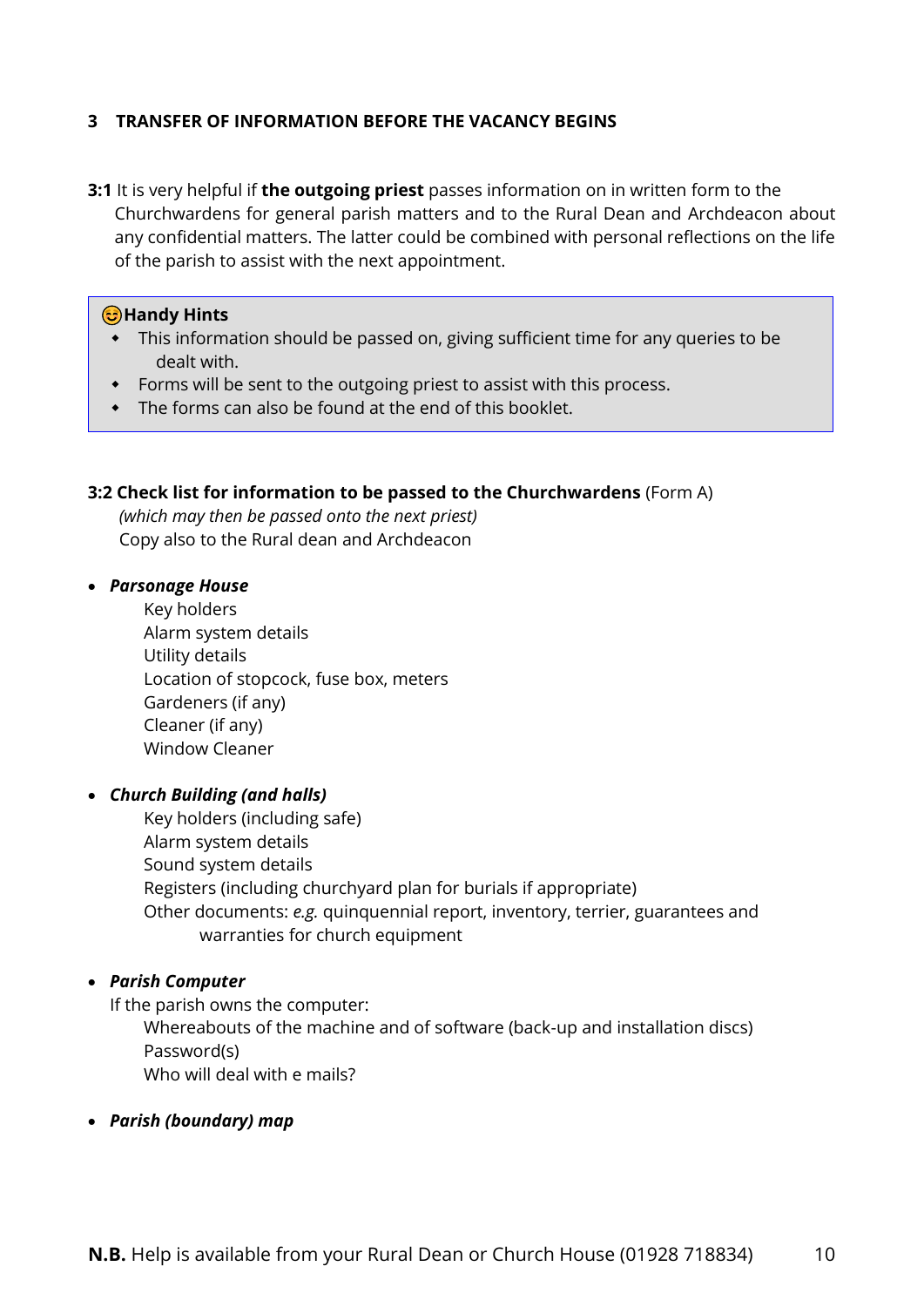## • *Visiting lists*

Home Communions Nursing Homes Housebound individuals

## • *Lists of useful contacts*

Lists of phone numbers / e mail addresses *e.g.*  Funeral directors Grave digger Organists PCC members Lay leaders

- *Details of Educational Trusts* (see 5:3)
- *Present Parish Practice* (Form B) On such areas as baptism and the marriage of divorcees
- *Information about fees* (Form B)

## **3:3 Material to be passed to the Rural Dean – with a copy to the Archdeacon:**

- *All the above* (Forms A & B)
- *Perspective on the parish* (Form C)

The Rural Dean may wish to feed this into discussions on the Parish Profile and the Archdeacon may wish to feed it into discussions at Bishop's Staff meetings. It could include:

- A synopsis of developments in the past 5 to 7 years
- A copy of any parish development plan
- Areas of parish life in need of consolidation
- Areas of parish life in need of development
- Particular opportunities
- Particular difficulties

 It should not include the names of individuals as this could contravene Data Protection legislation

## **G**Handy Hint

Think about passing lists on in both printed and electronic format.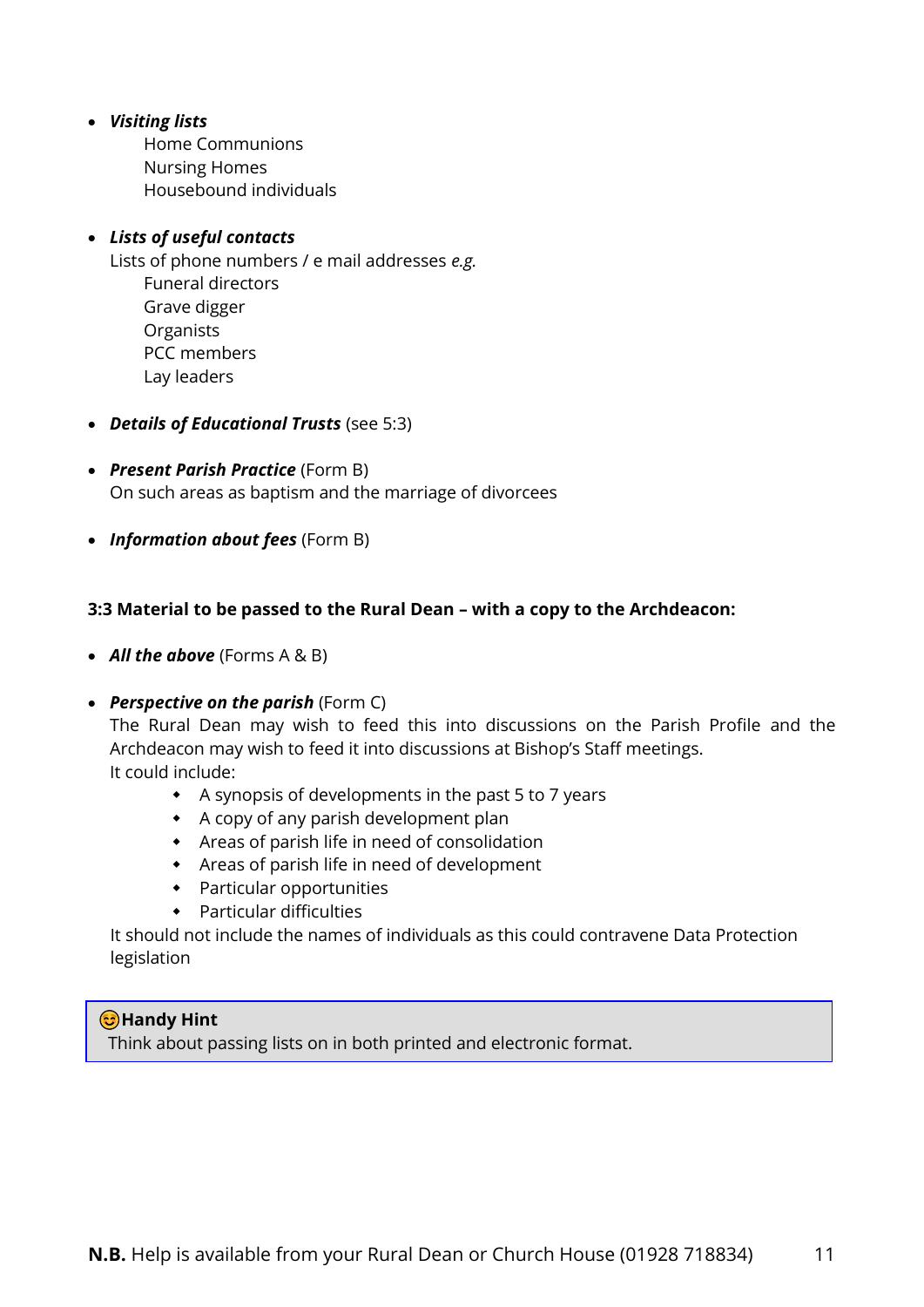## **4 THE PARSONAGE HOUSE**

#### **4:1 General**

- Day-to-day responsibility for all practical matters relating to the parsonage rest with the Property Manager and his/her team. (The Property Department)
- Their work is governed by church legislation, planning law and listed building regulations, and is overseen by the Houses and Glebe Sub-Committee within policies laid down by Bishop's Council.
- Work is subject to budgetary limits (as decided by Diocesan Synod) and is financed through parish share. In this way, the cost of providing suitable living and working accommodation for priests and their families is shared by all parishes.

#### **4:2 When the former priest moves out**

**As soon as the information is available, the Churchwardens should alert the Property Department as to the exact date on which the parsonage house will become vacant**. Unless they direct otherwise:

- Utility meters should be read within a day or two of vacation of the house, and any oil-tank checked. Meter readings should be passed on to the Property Department.
- Keys should be retained by one of the Churchwardens
- The intruder alarm and any other security systems should be left set.
- The telephone line must not be disconnected. Rather an answerphone message should be recorded to redirect callers to the curate, churchwarden or other appropriate person
- In the colder parts of the year, both the central heating and water systems are usually drained down and this will be arranged by the Property Department at Church House. If for a particular reason the Churchwardens feel the heating should remain on, please contact the Property Department to discuss.
- Our insurers require weekly checks to be carried out on the house, by the churchwardens whilst it remains empty. Confirmation that the property has been checked and no problems identified, should be sent by email to the Property Department. Any problems should be reported to the Property Department immediately.
- In the growing season, arrangements should be made for grass-cutting and other basic garden maintenance
- Ensure that post is re-directed to the former priest and that the Diocesan office knows the address to which diocesan mail should be sent (usually one of the Churchwardens or the PCC Secretary) during the vacancy.

#### **4:3 Vacancy inspection**

- The Property Manager will arrange a date for an inspection of the empty house, together with the Archdeacon, the Rural Dean and Churchwardens.
- The subsequent report, detailing what work is needed to bring the house up to standard, may go to the Houses and Glebe Sub-Committee for approval.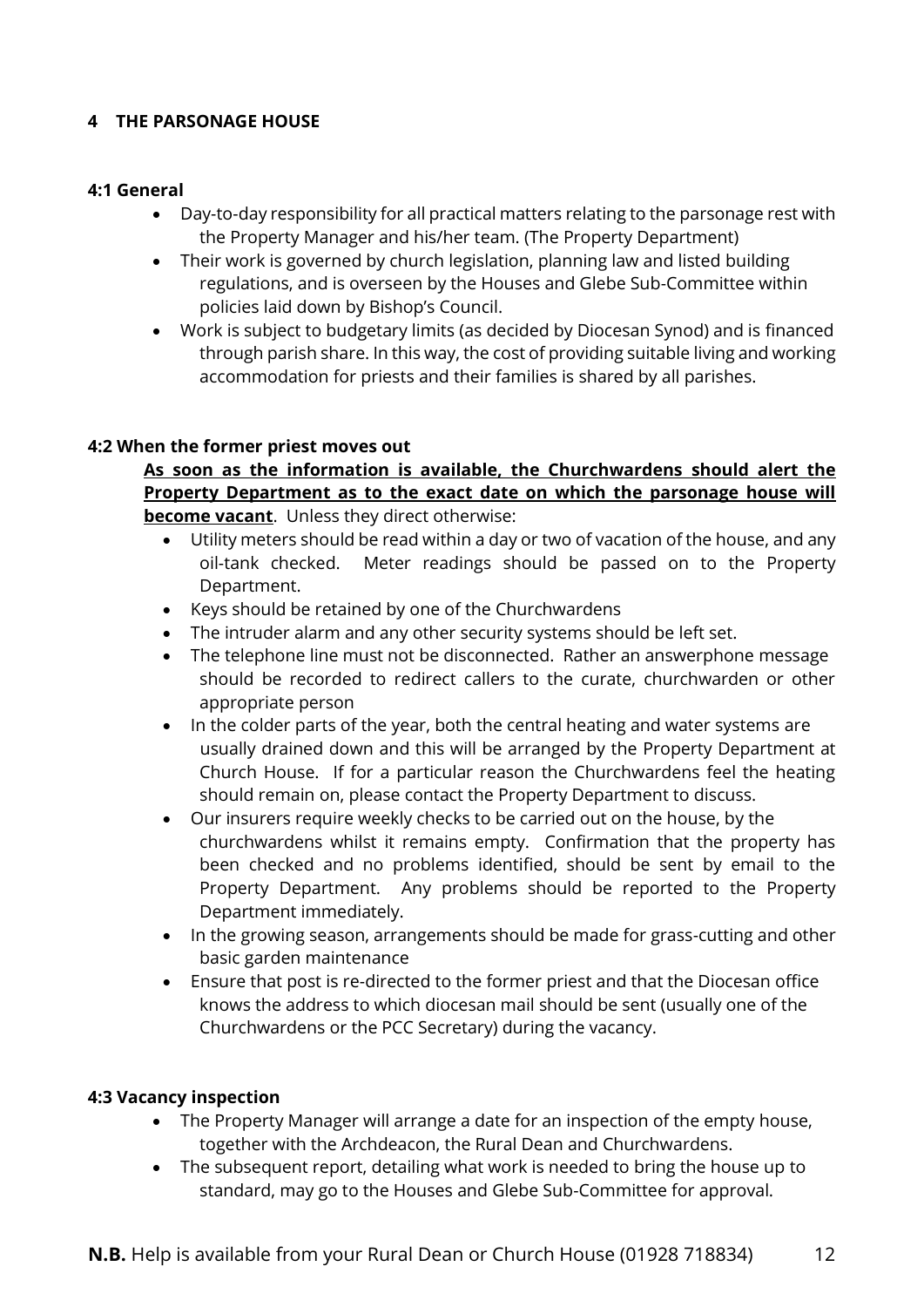• The Property Department will instruct the appointed contractors to carry out the approved works.

## **4:4 Letting during vacancy**

- If there is likely to be sufficient time before the house is required for an incoming priest, it might be let by the diocese.
- The Property Manager is responsible for finding a tenant and for the preparation of the necessary assured short-hold tenancy agreement, which avoids creating any security of tenure.
- The tenancy agreement may be signed by the Diocese's Managing Agents on behalf of the sequestrators acting in a vacancy

## **4:5 When a new priest is identified**

## **The Churchwardens should advise the Property Department of the new priest's contact details and date of expected occupancy.**

- At this stage, the new priest may request a meeting at the house, with the Property Manager if they wish.
- It is the responsibility of the PCC to arrange and pay for internal decorations throughout and for appropriate floor coverings in the "public" parts of the house *i.e*. the study, hall and stairs. This should be discussed and agreed with the incoming priest first.

#### **4:6 When the new priest moves in**

# **The Churchwardens should confirm to the Property Department, the date when the new priest moves into the property.**

Apart from the normal courtesies of welcome due to a new neighbour, the Churchwardens should ensure that the new priest:

- receives all keys to the house, garage and other outbuildings
- knows how to operate the intruder alarm and any other security systems
- understands the operation of the central heating system and the answerphone
- is aware of the location of stopcock and utility meters
- has a list of church and local contacts, with telephone numbers.

## **G**Handy Hint

Consult section 8 for a summary of the financial aspects.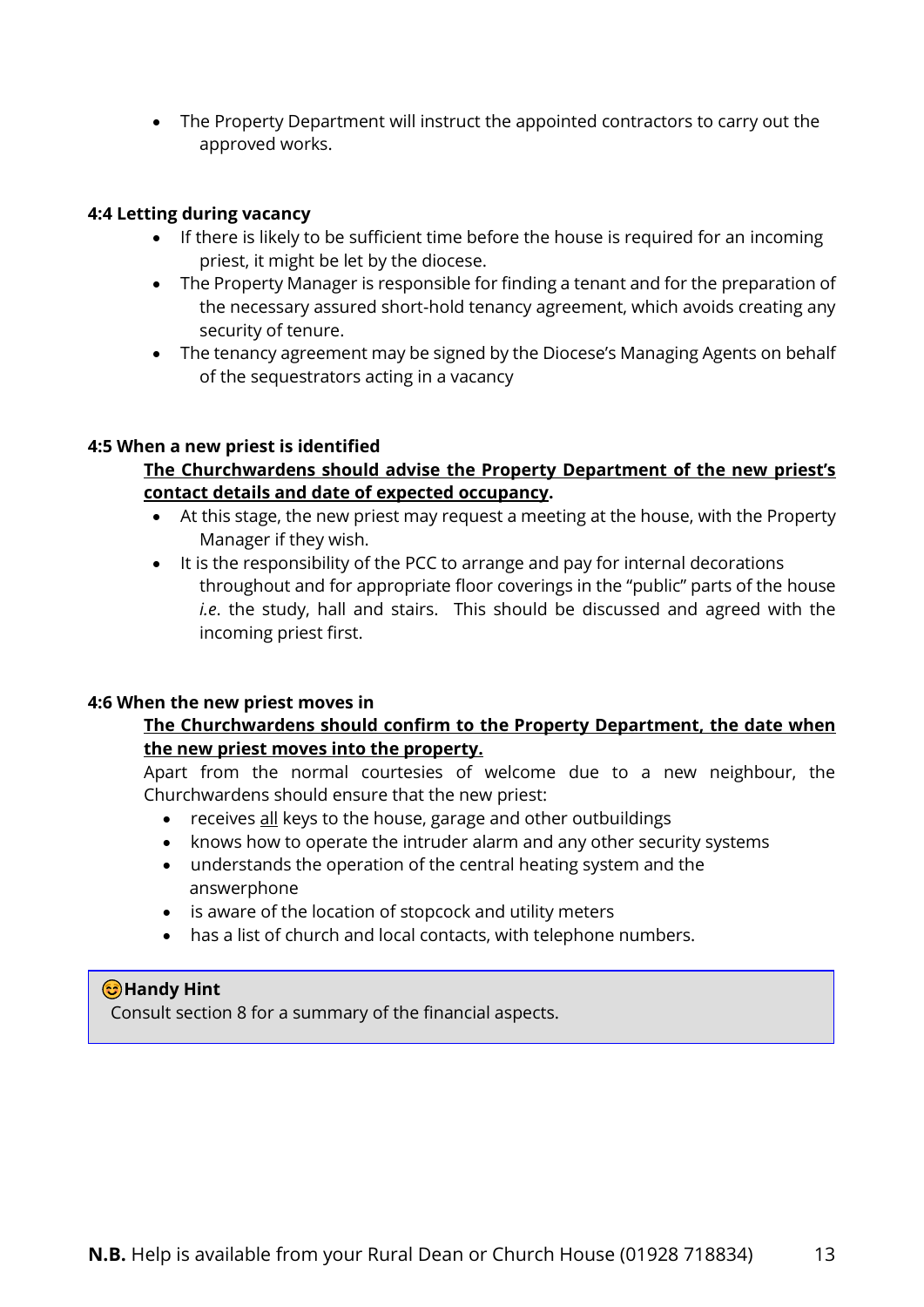# **5 THE CONTINUING LIFE OF THE CHURCH**

#### **5:1 PCC Meetings**

- The PCC should continue to meet during the vacancy and the whole PCC should be involved in drawing up the parish profile.
- The agenda for each meeting should be sent, in advance, to the Rural Dean and a copy of the minutes from each meeting should also be sent.
- If there are major items (*e.g.* decisions about buildings, employment of church workers) the Rural Dean may wish to be present and days for these meetings need to be set with this in mind.

#### **G**Handy Hint

- If your Annual Meeting will take place during the vacancy:
	- $\triangleright$  Plan for this in good time
	- ➢ Consult your Rural Dean &/or Diocesan Secretary if advice is needed

#### **5:2 Church Schools**

- It is likely that the outgoing priest has been involved in a number of ways
	- $\triangleright$  As a governor
	- ➢ Taking assemblies
	- $\triangleright$  Teaching RE
	- $\triangleright$  Pastoral care of staff
- Others in the parish may be able to be involved, with the consent of the school, in each of these areas.
- If you feel that there should be a Foundation (church-appointed) governor to fill the gap during the vacancy, please contact the Diocesan Director of Education at Church House for advice. This could be particularly important if the school is likely to face an OFSTED inspection &/or if the Governing Body is already short of members.

#### **5:3 Educational Trusts**

- If there is a Church school or house or a former school or house, there will be an educational charity and the priest is usually a trustee.
- If Church officers are trustees of such a charity (buildings or funds from the sale of premises), they must not confuse their role as Church officer with that of trustee.
- All funds must be kept separate from Church funds and used only in accordance with the terms of the educational charity.
- In cases where the priest is the sole trustee, it would be helpful to advise Education staff in Church House, from whom further advice on matters in connection with Church educational charities can be obtained.

#### **5:4 Safeguarding Issues**

• If the outgoing priest has acted as the Lead Recruiter for the parish, a new one will need to be registered with thirtyone:eight (formerly known as CCPAS). Please see the Diocesan website for further information.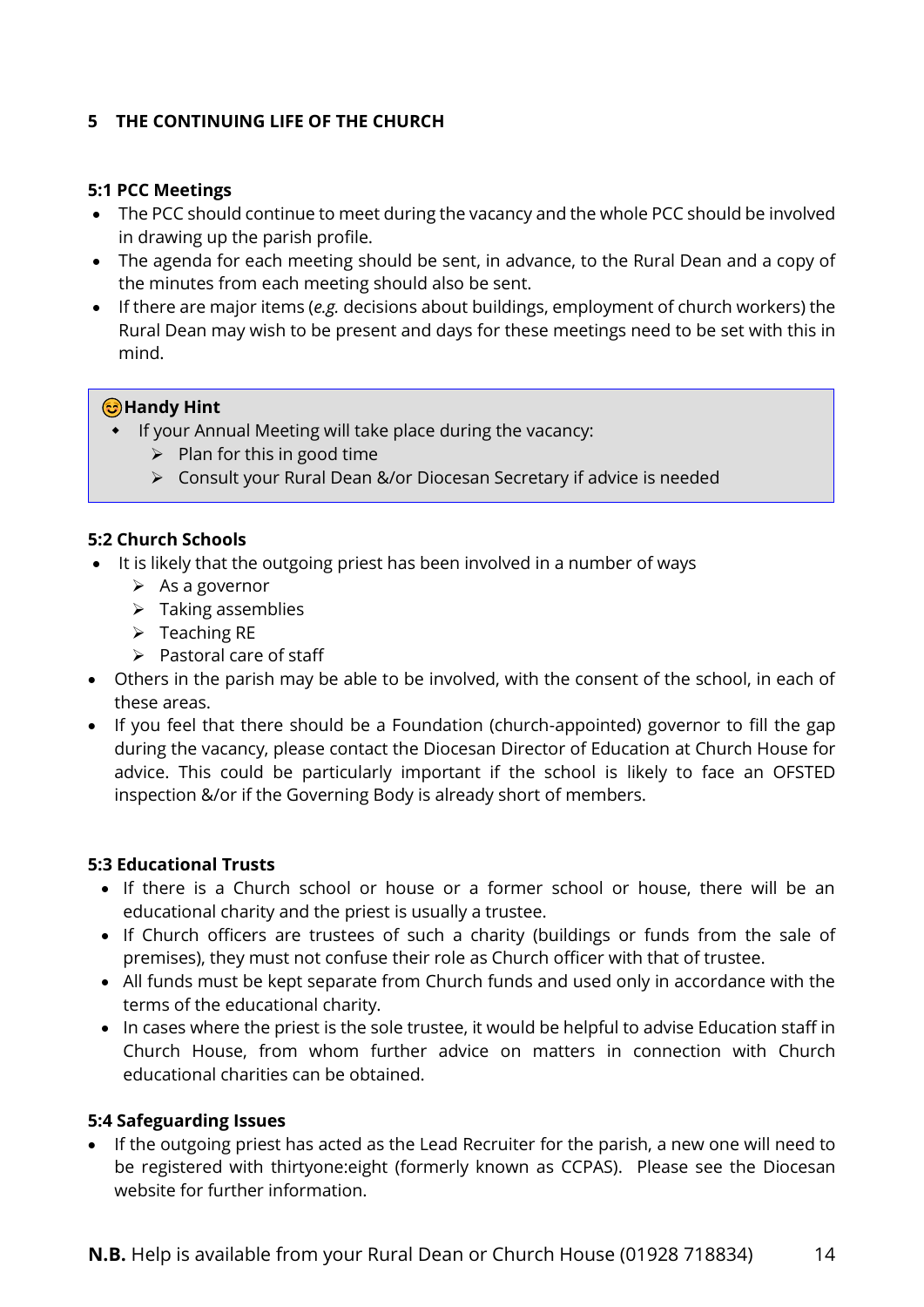## **5:5 Role of the Rural Dean towards the end of the vacancy**

It is also a good idea for the Rural Dean to meet with the Churchwardens or Standing Committee to discuss preparations for the arrival of the parish priest. Among areas worthy of discussion are:

- Ensuring the PCC fully understand their responsibility for meeting full working expenses.
- Raising the issue of how they will minister and support the new priest (and his or her family). Most clergy seriously overwork, often at the expense of their families. Local church leaders need to be aware of this danger.
- Raising awareness that the new parish priests will always be different from those who they follow. They will bring different skills and ways of doing things. They also need to be sensitive to the inherent 'tradition' or 'culture' of their parish.
- Reminding the PCC that discovering God's purpose lies at the heart of Christian Ministry. The new priest is not there to be simply a 'Customer Service Manager'. S/he must have space for prayer, study and reflection.
- Consideration needs to be given to the arrival and welcome of the family. Churchwardens play an important part in helping the new family to adjust to different surroundings.
- Careful consideration needs to be given to the Induction or licensing (see section 7) and to the first Sunday in the new parish(es)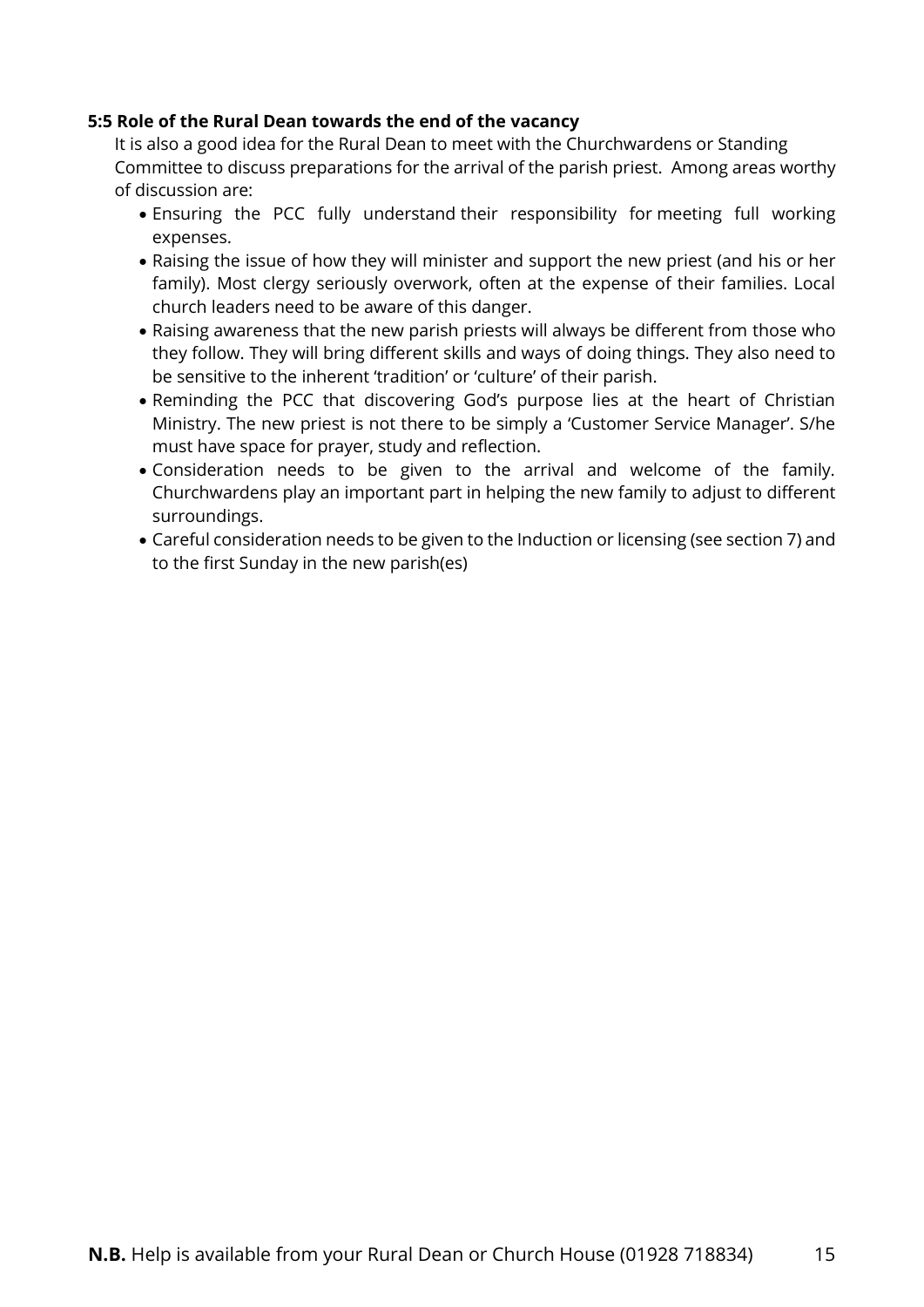## **6 THE APPOINTMENT PROCESS**

#### **6:1 General**

- The process of appointing a new priest to fill a vacancy is a complicated one, governed by church legislation the main purpose of which is to find, under the guidance of the Holy Spirit, a person who feels called to the parish and who is acceptable to the parish, to the Bishop (who shares the cure of souls) and to the patron (if that is a body or individual other than the Bishop).
- The process depends on whether the new priest is to be appointed as a priest or as a priest-in-charge (the patron's right of presentation having been suspended), and on a number of other details.
- A member of Bishop's Staff will be responsible for working with the parish (and, where applicable, the patron) on the appointment. Sometimes this will be the Diocesan Bishop or Archdeacon. They, together with the Director of HR, will be responsible for liaison with the parish throughout the appointment process.
- All of the formal paperwork is routed through the HR Director's office.
- Above all, it is important to remember that the parish will be given a full opportunity to take part in the process of finding a new priest. But, as a matter of policy, the process does not normally start until after the former priest has left. This policy is intended to give the parish space and time to reflect on previous ministry, and to discuss its hopes and aspirations for future ministry.
- In recent years, the average length of vacancy in the diocese has been about nine months – some vacancies are filled more quickly, but others take rather longer.

#### **6:2 The vacancy meeting**

- At the appropriate moment, usually just after the start of the vacancy, the Director of HR will write to the PCC Secretary (and to the patron) giving formal notice of the vacancy and setting out in detail the procedure applicable to the particular case.
- This procedure will always involve a meeting, at which the Rural Dean will be willing to help if invited, at which the PCC will agree a number of issues including a statement about the conditions, needs and traditions of the parish – the Parish Profile. This is an important document, which will be studied carefully by the patron, the Bishop, the Archdeacon and (perhaps most significantly) by potential candidates. You can find full details of the process related to Filling a Vacancy in a separate document on the Diocesan website <https://www.chester.anglican.org/content/pages/documents/1583752214.pdf>
- As well as other formal business (details will be given by the Director of HR), the parish will be invited to appoint two representatives to take part in discussions with the patron, the Bishop and potential candidates.
- The representatives will have to attend meetings and be involved in interviewing potential candidates, and must therefore be willing and able to devote the necessary time. The representatives must be lay members of the PCC, but need not necessarily be the Churchwardens.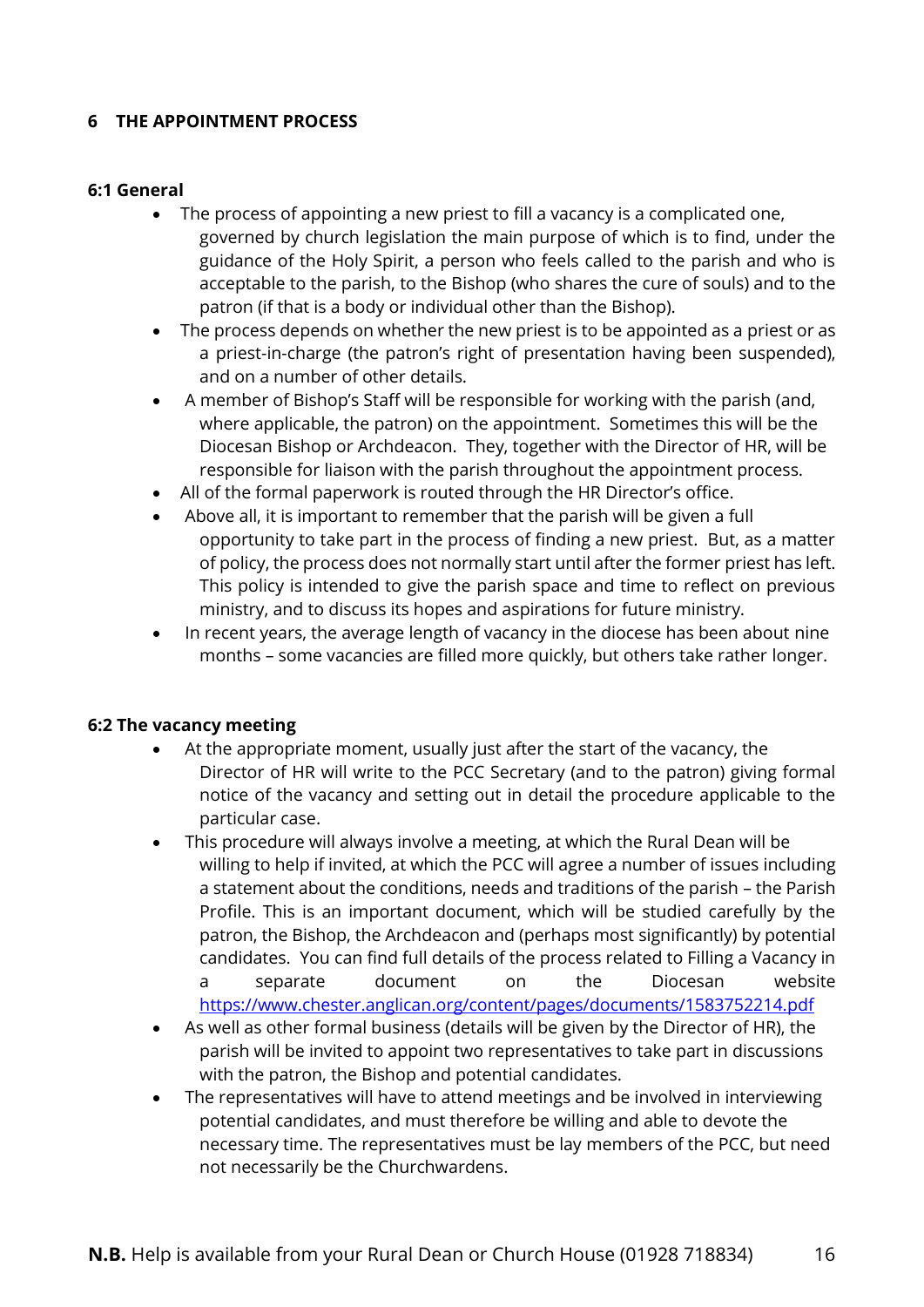#### **6:3 The selection process**

- Once the vacancy meeting (and any necessary continuation meeting) has finished its business, the PCC Secretary should arrange completion of all the necessary paperwork and its distribution as directed by the Director of HR.
- When the Member of Bishop's Staff dealing with the vacancy (and patron, if that is a body or individual other than the Bishop) has received and studied the Parish Profile and associated information, s/he will contact the PCC representatives to discuss how best to organise the selection process.
- The Bishop may have potential candidate(s) to suggest, or it may be decided to advertise the vacancy. Details of visits by potential candidates and/or formal interviews will be settled. All of these aspects will be tailored to the particular case – there is no such thing as a "normal" process, just as each parish is "unique" – so that the parties involved have the best chance to reach a common mind.
- The process as a whole may take some time, and there may be periods when not much seems to be happening. It is, however, more important to make the right selection than to make a speedy one.
- Please be assured that the vacancy will be discussed at every meeting of Bishop's Staff.

## **G** Handy Hints

- Ensure that the congregation are kept informed of the 'stage of process' reached
- Pray regularly for the process in Sunday services
	- Once all parties (candidate, Bishop's Staff member, patron and PCC representatives) have reached informal agreement that a particular candidate is the right one, the member of Bishop's Staff (or occasionally external patron, if there is one) will write to the successful candidate offering them the post. Once the offer has been accepted, the Director of HR will arrange for the completion of the formalities to confirm the acceptability of the appointment, as required by church legislation.
	- The date when the name of the new priest is made public must be agreed with him/her and must coincide with the announcement in his/her present parish.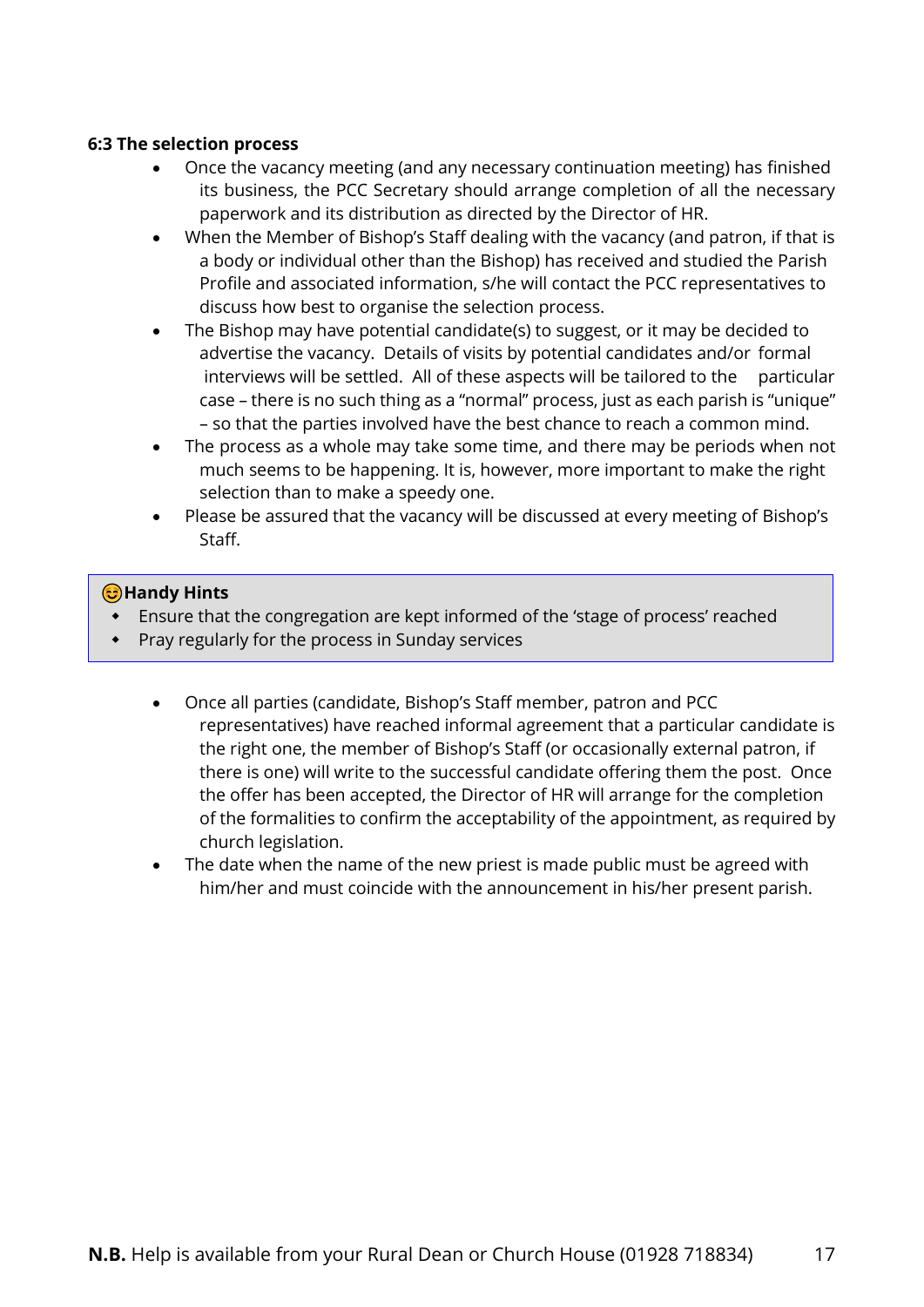## **7 THE INDUCTION OR LICENSING SERVICE**

#### **7:1 Date and time**

- If the new priest is coming into the diocese from elsewhere, the service is usually taken by the Bishop of Chester, in which case his Chaplain arranges the date and time after consultation with all concerned.
- If the new priest has previously served within the diocese, the service is usually taken by the appropriate Suffragan Bishop, whose secretary arranges the date and time after consultation with all concerned.
- Subsequent references in this chapter to "the Bishop" denote the Bishop of Chester or the Suffragan Bishop, as appropriate.

#### **7:2 The Invitations**

These are sent out by the Churchwardens in consultation with the Rural Dean and the new priest to:

- Clergy and Readers of your Deanery and their spouses (with details of where to robe)
- Clergy (and Readers if room) of the Deanery from which the new priest is coming (with details of where to robe)
- Representatives of other denominations (with details of where to robe) one of whom should be asked to say a sentence of welcome.
- Civic and community leaders, including a head teacher to represent the schools. They, too, are asked to say a sentence of welcome.
- Relatives and friends of the new priest, and representatives of his/her former parish. (numbers should be agreed with the priest).
- The Bishop's spouse
- The Archdeacon's spouse
- The patron or patron's representative and his/her spouse
- The Dean of Chester (or representative) and his/her spouse
- The Diocesan Secretary (to organise a Church House representative)
- The Lay Chair of the Deanery Synod and his/her spouse
- The Deanery Secretary and his/her spouse
- If you are an Ecumenical parish, please remember to invite the Senior members of the relevant churches

# **G** Handy Hint

Ensure that the invitations include an RSVP date, which is **before** that of the rehearsal.

#### **7:3 Orders of Service**

- The Rural Dean will bring these to the rehearsal.
- The Rural Dean will advise the new priest to select hymns and songs in consultation with the organist or music group leader. The hymns should be printed or duplicated on a separate sheet and be available at the rehearsal.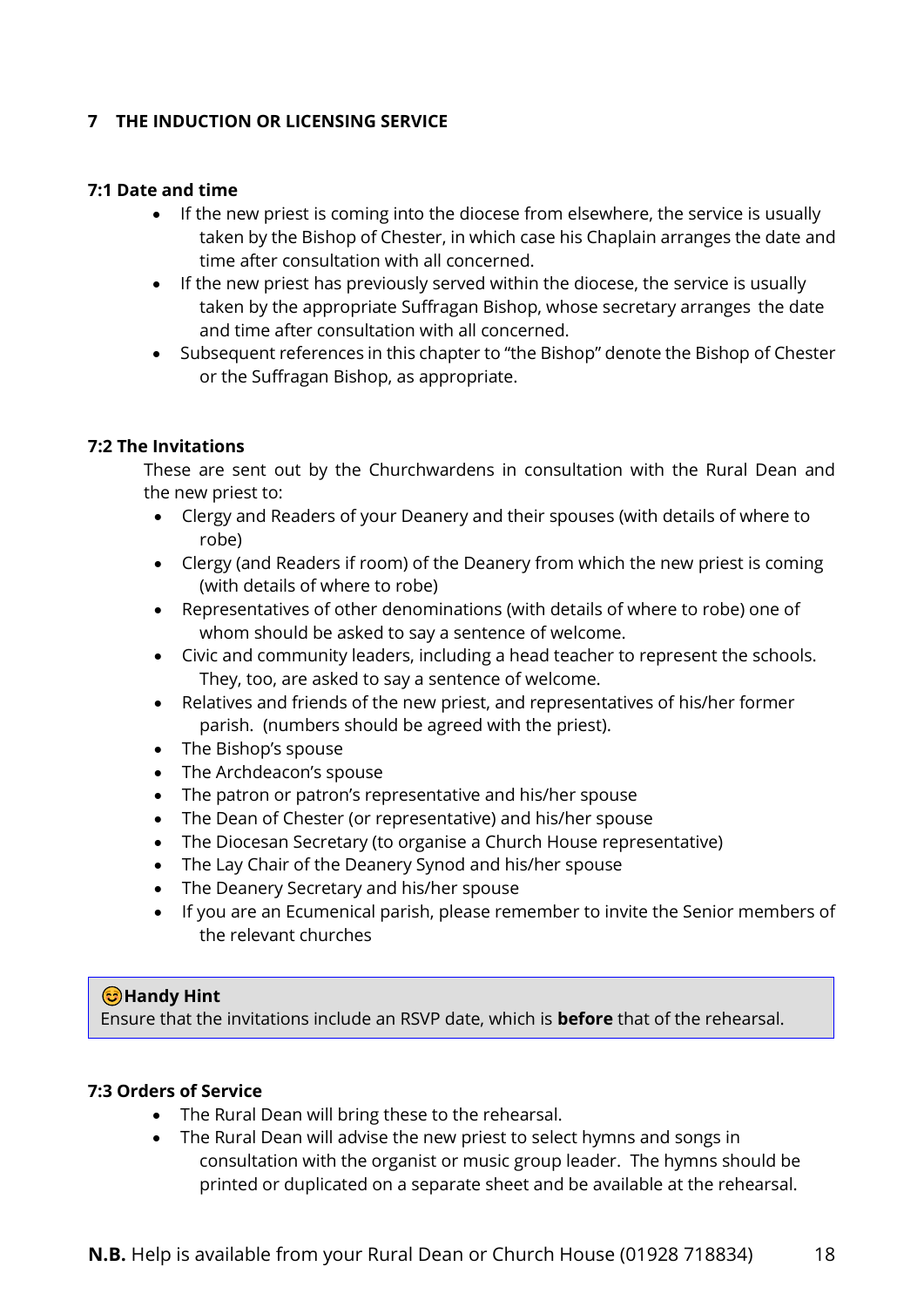#### **7:4 The Rehearsal**

The Rural Dean arranges this, and the following should be present:

- The Rural Dean
- The Churchwardens
- The new Priest
- The Organist (and/or choir-leader, if appropriate)
- Assistant Clergy/Readers of the parish
- The Verger and/or Crucifer

#### **7:5 Practical Arrangements**

These should be discussed at the rehearsal, noting the following:

- The Bishop's chair is placed at the chancel step before the service (making sure the choir *etc.* can take their place) and is removed after the induction.
- A table is placed near to the Bishop's chair, with a New Testament, an ink pen and blotting paper.
- The Churchwardens should reserve car parking for:
	- $\triangleright$  The Bishop
	- ➢ The Archdeacon
	- ➢ Civic Dignitaries
	- ➢ The Patron
	- $\triangleright$  The Rural Dean
	- $\triangleright$  The Churchwardens should also decide where coaches will park.

## **G**Handy Hint

Ensure that you inform all people with reserved parking, in good time before they need to set out, where their spaces are to be found

- The Churchwardens should find out numbers and reserve sufficient seating for:
	- ➢ Robed Clergy and Readers
	- $\triangleright$  The new Priest's family
	- ➢ Invited Civic Dignitaries
	- $\triangleright$  The Patron and spouse
	- ➢ The Deanery Lay Chairman and spouse
	- ➢ The Dean of Chester (or representative) and spouse
	- ➢ The Diocesan Secretary (or Church House representative)
	- ➢ The spouses of Bishop, Archdeacon and Rural Dean.
	- The Rural Dean chooses a Bishop's Chaplain for the service and, in consultation with the Churchwardens, decides on seating in the sanctuary for Bishop, Archdeacon, Bishop's Chaplain and Rural Dean for the latter part of the service.
	- Assistant Clergy and Readers of the parish process behind visiting Clergy and, if possible, sit in their normal seats.
	- The Rural Dean will check these arrangements on the day.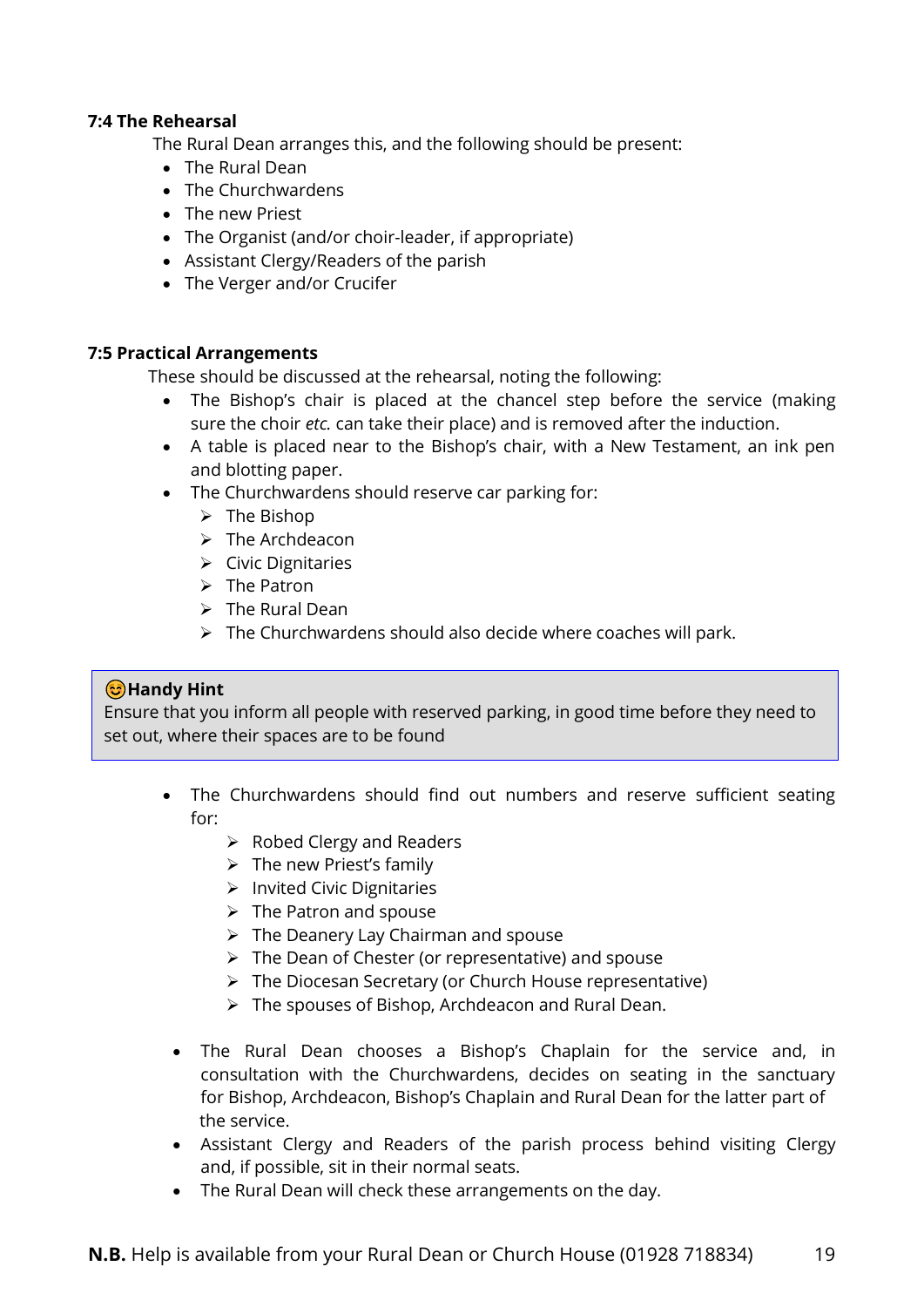## **7:6 The Service**

- The Chapter Clerk, or another person appointed by the Rural Dean, is responsible for marshalling the Clergy and Reader procession.
- The Rural Dean says the vestry prayer and announces the first hymn.
- The greeting of the Bishop is by one Churchwarden (or one from each parish in the case of a united benefice).
- The Procession to the door, bell and stall is led by the Rural Dean (preceded by the Verger or Crucifer if appropriate). It is his/her responsibility to ensure that both this, and the Act of Dedication Procession, balance speed with dignity.
- The organ may be played quietly during the processions, but must stop immediately each station is reached.
- In the Act of Dedication the Priest should stand by the font, in the pulpit (unless inconvenient) and at the centre of the altar.
- The Welcome is not formal, and speeches are firmly discouraged. The Rural Dean welcomes the Priest first, then introduces the others: "I introduce *X* and *Y*, your Churchwardens". In this way assistant clergy, Diocesan Secretary/Church House representative, Dean, Deanery Lay Chairman, a representative of other churches, civic dignitaries and head teacher are introduced.

# **G** Handy Hint

There is no necessity for any of these persons to say anything, but if they do it should, ideally, be a one-sentence greeting such as:

"I welcome you on behalf of … and wish you every blessing in your ministry".

- Only one Churchwarden from each parish should speak, but in a united benefice all are introduced.
- The Churchwardens should provide the Rural Dean with a list of "welcomers" before the service.
- The priest responds briefly to the welcome and invites everyone to partake of refreshments. It must be understood that this is not a time for him/her to preach or speak at length.
- The Intercessions are led and concluded by the priest, announcing which version of the Lord's Prayer is to be used.
- If it is the custom of the parish for assistant Clergy, Readers or other laity to lead intercessions, the Rural Dean should discuss with the new priest the desirability of these others being involved.

## **7:7 After the Service**

- The Churchwardens should detail members of the congregation to escort the following to the place for refreshments and, if necessary, reserve car parking for them:
	- $\triangleright$  the Bishop
	- $\triangleright$  the Archdeacon
	- ➢ the Patron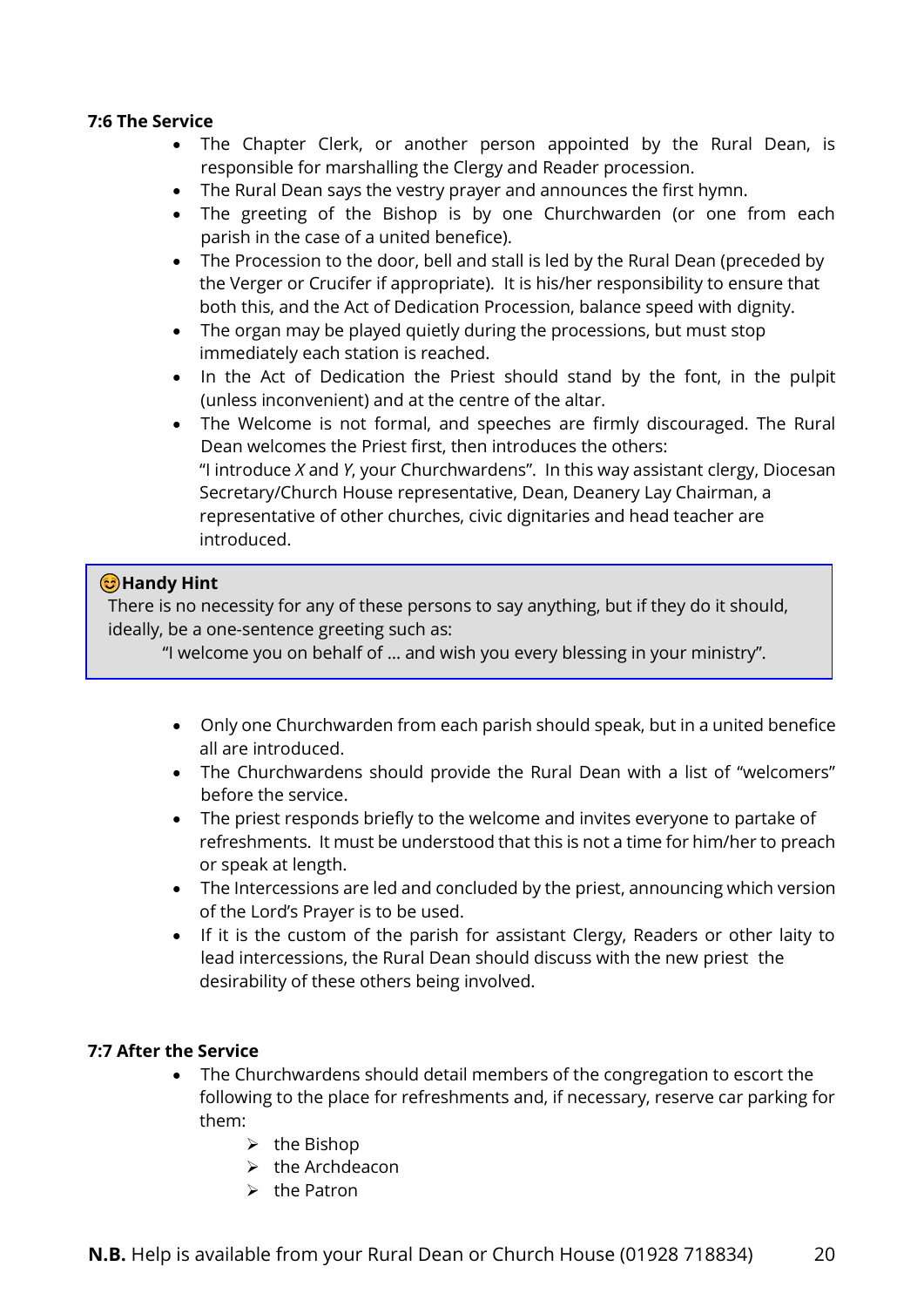- $\triangleright$  the Rural Dean
- $\triangleright$  the invited civic guests
- $\triangleright$  the spouses of the above
- The Churchwardens should make sure that the Orders of Service (but not the hymn sheets) are collected after the service and given to the Rural Dean as soon as possible.
- The collection from this service should be sent payable to the Chester Clergy Family Charitable Trust c/o Bishop's House, Abbey Square, Chester, CH1 2JD. Gift Aid envelopes will be provided by the Rural Deans.
- It is often thought best to avoid speeches at the refreshments, but if they do take place, they should be not more than five minutes in total.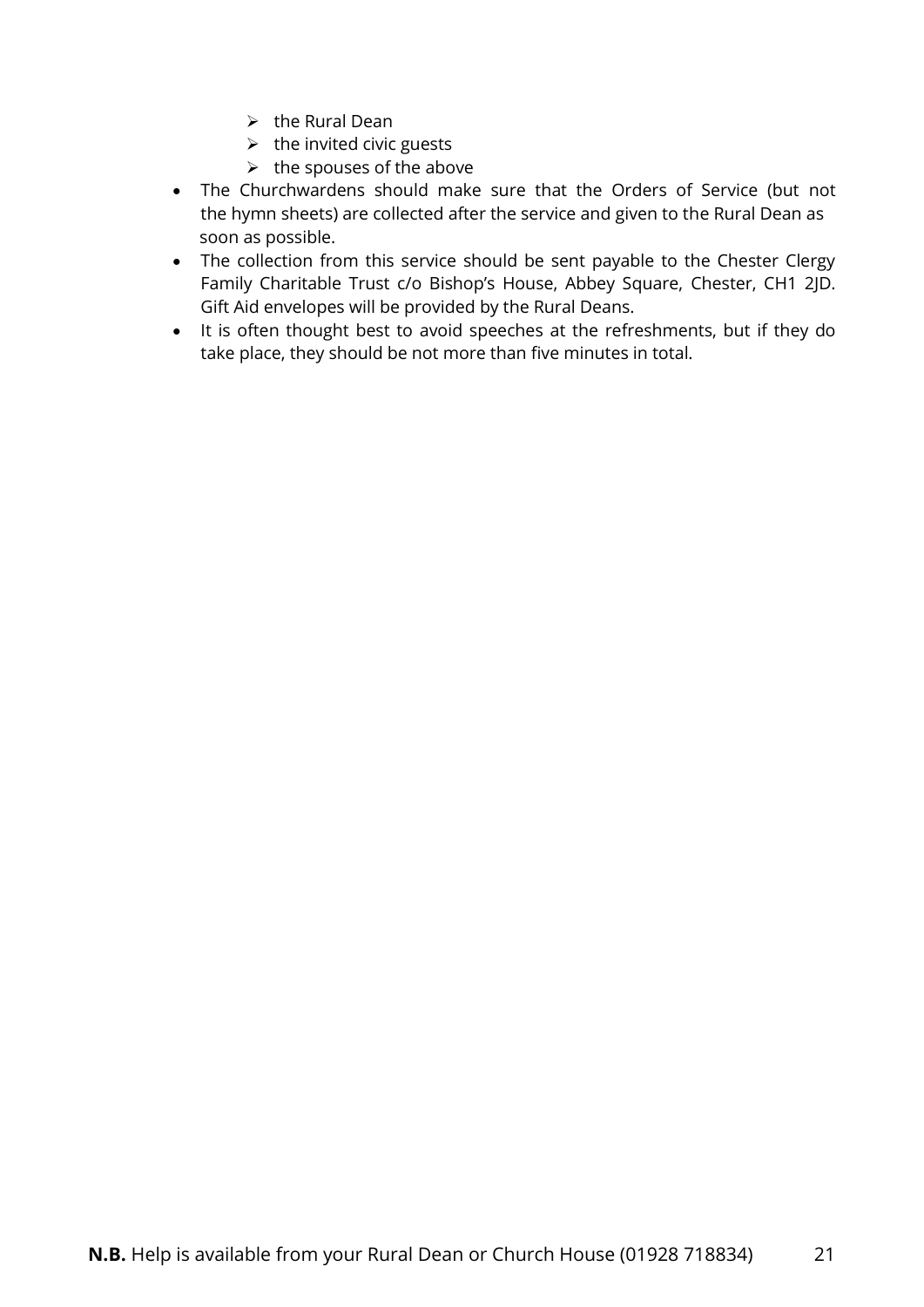## **8 SUMMARY OF FINANCIAL INFORMATION**

#### **8:1 Parish Share**

- As the parish share is a contribution towards ministry throughout the Diocese, payments of parish share continue during the vacancy.
- *Please do not cancel your standing order or direct debit mandate.*

#### **8:2 The Parsonage**

- *Repairs and minor improvements* will be identified by the Property Manager following an inspection. A report will be issued, and any necessary work identified will be carried out at DBF expense. Please do not carry out repairs before consulting the Property Department.
- *Interior decorations* are the responsibility of the PCC, unless agreed otherwise with the Archdeacon or Property Manager.
- *Possible major improvements* to the parsonage may be identified through inspections carried out during the vacancy. These will be subject to agreement by the Houses and Glebe Sub-Committee.
- *Council Tax* is not usually payable on empty parsonage houses if they are 'awaiting occupation by a minister of religion'. The PCC should contact their local council immediately informing them of such and of the exact date that the property became vacant. During a vacancy, amended bills will be sent by the council to the Vicarage and post should be checked regularly. Further information can be found on the diocesan website by using the link below: [https://www.chester.anglican.org//clergy](https://www.chester.anglican.org/clergy-housing/houses-in-a-vacancy.php)[housing/houses-in-a-vacancy.php](https://www.chester.anglican.org/clergy-housing/houses-in-a-vacancy.php)
- *Water rates* remain the responsibility of the PCC, at all times, whether or not in vacancy. However, some water suppliers will not charge whilst a property is empty. Therefore, the PCC should contact their provider to inform them of the exact date that the property became vacant.
- *Telephone* line rental charges and the cost of official calls remain the responsibility of the PCC at all times.
- *Essential parsonage running costs*, such as the cost of gas (on a low setting, if the PCC hasn't been asked by the Property Department to drain down the system), the electricity standing charge, and grass cutting costs during the growing season (March to October), will be refunded to the PCC by the DBF. Reimbursement of costs arising from any other garden maintenance will only be made if prior permission was granted by the property department, before any such works have been carried out. *The PCC should supply utility providers with actual meter readings before paying for such costs in the first instance*. You must provide the DBF with copies of all invoices for which you are making any claim for reimbursement. If in doubt, please contact the Finance Department.
- **Rentals**. Occasionally the parsonage house will be rented out on an assured shorthold tenancy. If this Is the case, then arrangements will be made by the Property Department. The tenancy agreement may be signed by the Diocese's Managing Agents on behalf of the sequestrators acting in a vacancy.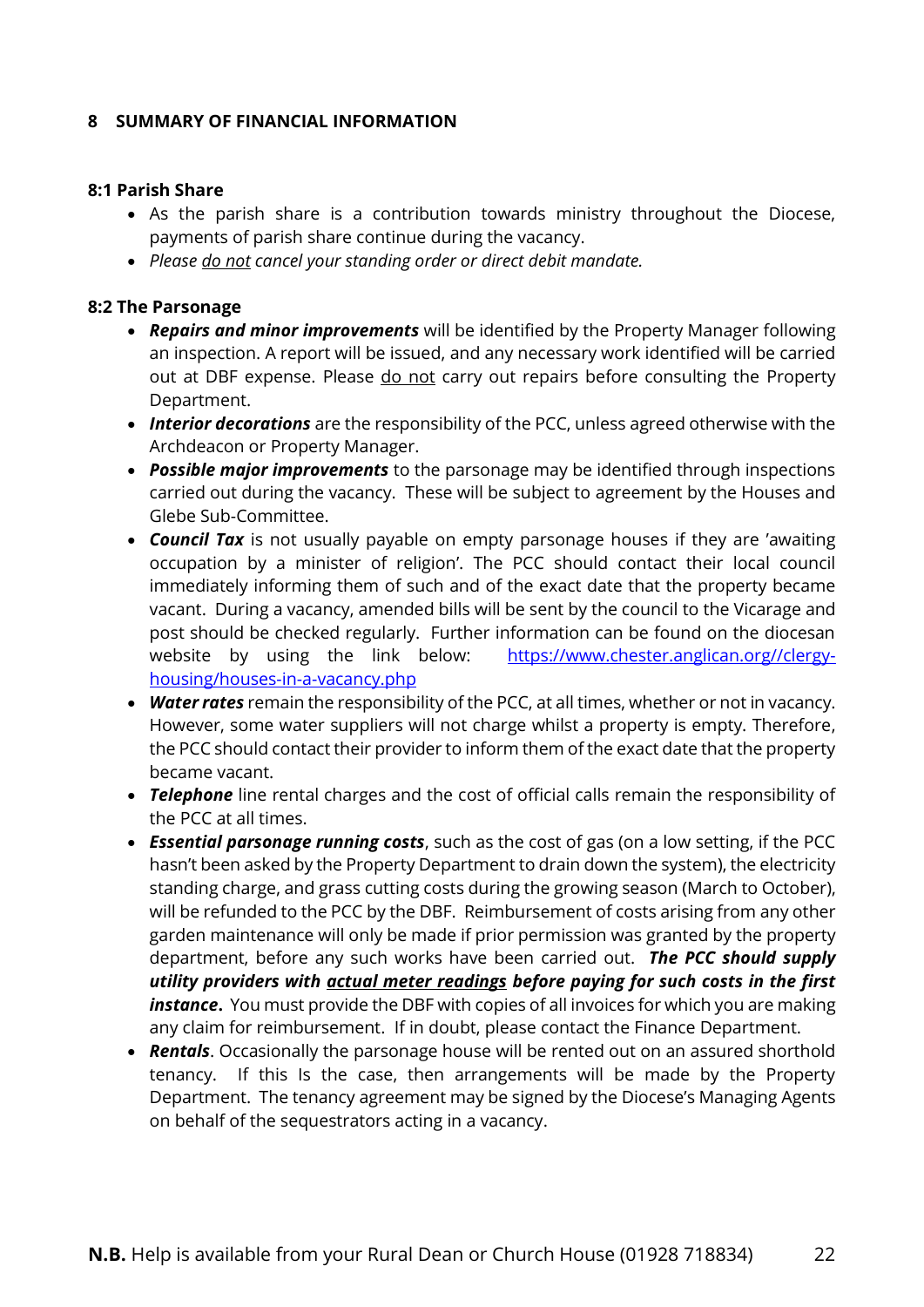## **8:3 The Sequestration Account**

- There is no need for the sequestrators to open a special bank account for the vacancy it is suggested that they use the PCC's bank account.
- They should keep a careful note of all receipts and payments so that they can account to the Archdeacon, through the Diocesan Office at the end of the sequestration.
- Fees may only be retained by a member of the clergy in the circumstances detailed in section 8:4.
- Please forward all other fees normally payable to the DBF (but not the PCC portion of the fees), to Church House using the fees returns forms found on the diocesan website, detailing fees for monuments and those received for services conducted by curates or assistant priests. Further information can be found at <https://www.chester.anglican.org/support-services/finance/fees/>

## **8:4 Fees and expenses**

## *Statutory fees for Weddings and Funerals*

| Stipendiary Priests (Incumbents and       | Remitted to the DBF in the normal way using the    |
|-------------------------------------------|----------------------------------------------------|
| Priests in Charge), Curates, Associate    | current monthly returns form found on the          |
| Ministers and SSM/NSM's.                  | diocesan website.                                  |
| Retired Clergy and those with PTO in      | A portion of the DBF fee is permitted to be kept   |
| Chester Diocese (but <b>not</b> holding a | by retired clergy, the remaining amount must be    |
| licence)                                  | remitted to the DBF using the monthly fees         |
|                                           | returns form which can be found on the diocesan    |
|                                           | website.                                           |
|                                           |                                                    |
|                                           | Please check current fees returns forms as not     |
|                                           | all fees are payable at the same percentage split. |

## *Weekly Service fees*

The recommended fee payable to retired clergy and those holding PTO (but **not** holding a licence) within the diocese and whose names appear in the relevant sections of the current Diocesan Yearbook, is **£44.80**, for taking a normal Sunday service, a midweek service, baptism or a session of visiting from 01 January 2022 (£43.20 for services taken prior to this date). This is the maximum amount the DBF will reimburse. *This fee is subject to review and will next be updated in January 2023*.

The DBF will refund the PCC such fees up to this rate so long as the PCC provides the Finance Department at Church House with a list detailing:

- ➢ The name of the retired member of clergy holding PTO
- $\triangleright$  The nature of the service or session of visiting
- $\triangleright$  The date and time of the service

*Please note fees will only be reimbursed for services held after the date the parish officially enters a vacancy i.e. the day after the outgoing priest retires or is licensed to their new parish).*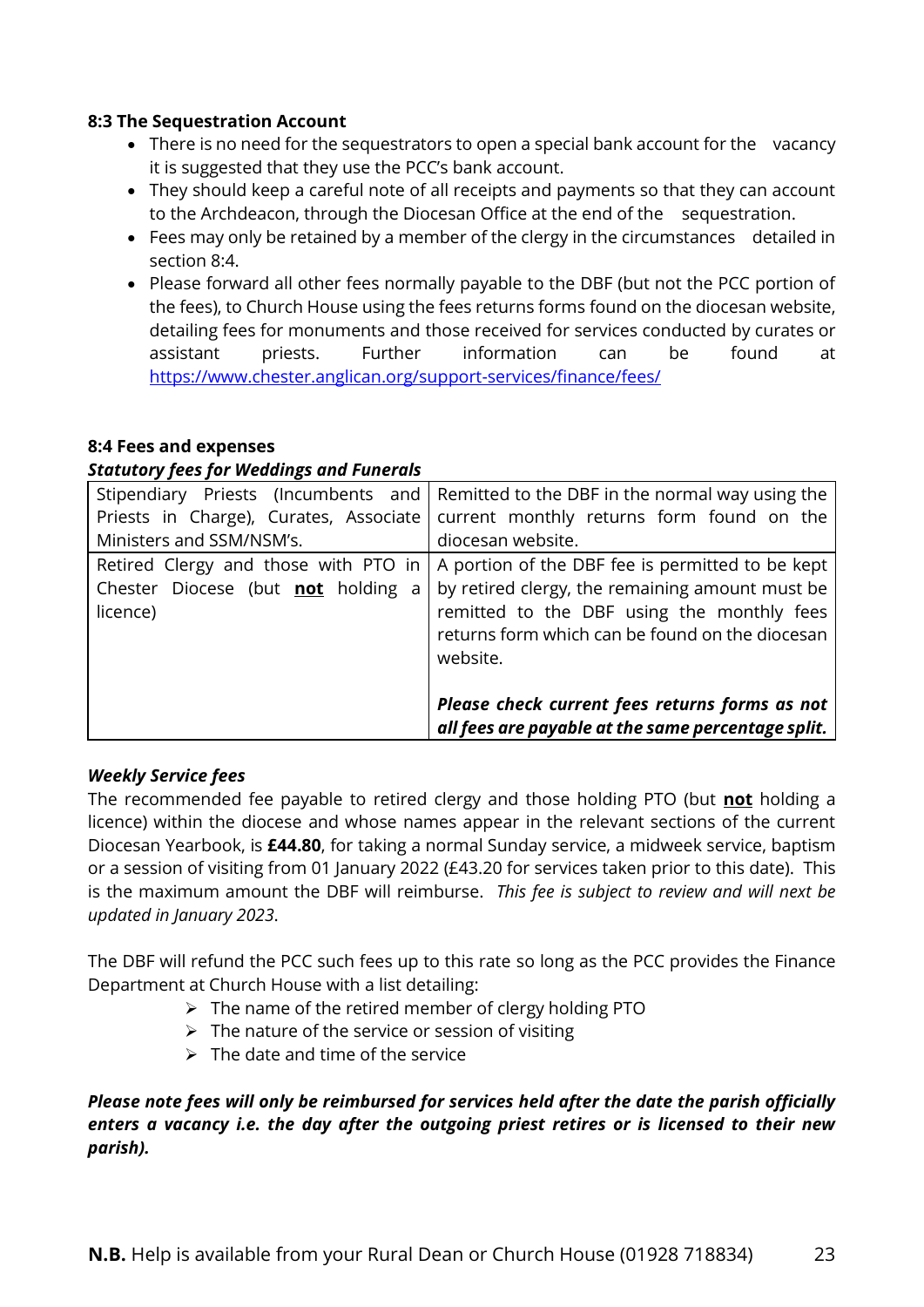## **G** Handy Hint

Clergy taking services **must** appear in the lists of Retired Clergy with Bishops PTO or Other Clergy with PTO, as detailed in the current Diocese of Chester Yearbook. Clergy who hold a licence are not permitted to receive fees and these will not be reimbursed by the DBF. This also includes clergy of retirement age licenced to a post.

If in doubt, please check with the Finance Department at Church House.

- Other clergy (including NSMs), Readers, or others. Fees must not be paid to anyone other than those as defined above (i.e. only clergy holding PTO in Chester Diocese, retired or otherwise, are eligible).
- *Expenses of visiting clergy and readers.* In addition to the above fees, out of pocket expenses should be offered by the PCC to all who take services. Treasurers are encouraged to offer such expenses automatically and not place visiting clergy in the position of having to raise the question themselves. We encourage the use of the Diocesan mileage rate, which currently is 45p. These expenses should be paid directly by the PCC and are not reclaimable from the DBF

**8:5 Any questions on this section?** Contact the Church House Finance Department: Telephone: 01928 718834 (option 3)

E-mail: [churchhouse@chester.anglican.org](mailto:churchhouse@chester.anglican.org)

Address: Church House, 5500 Daresbury Park, Daresbury, Warrington WA4 4GE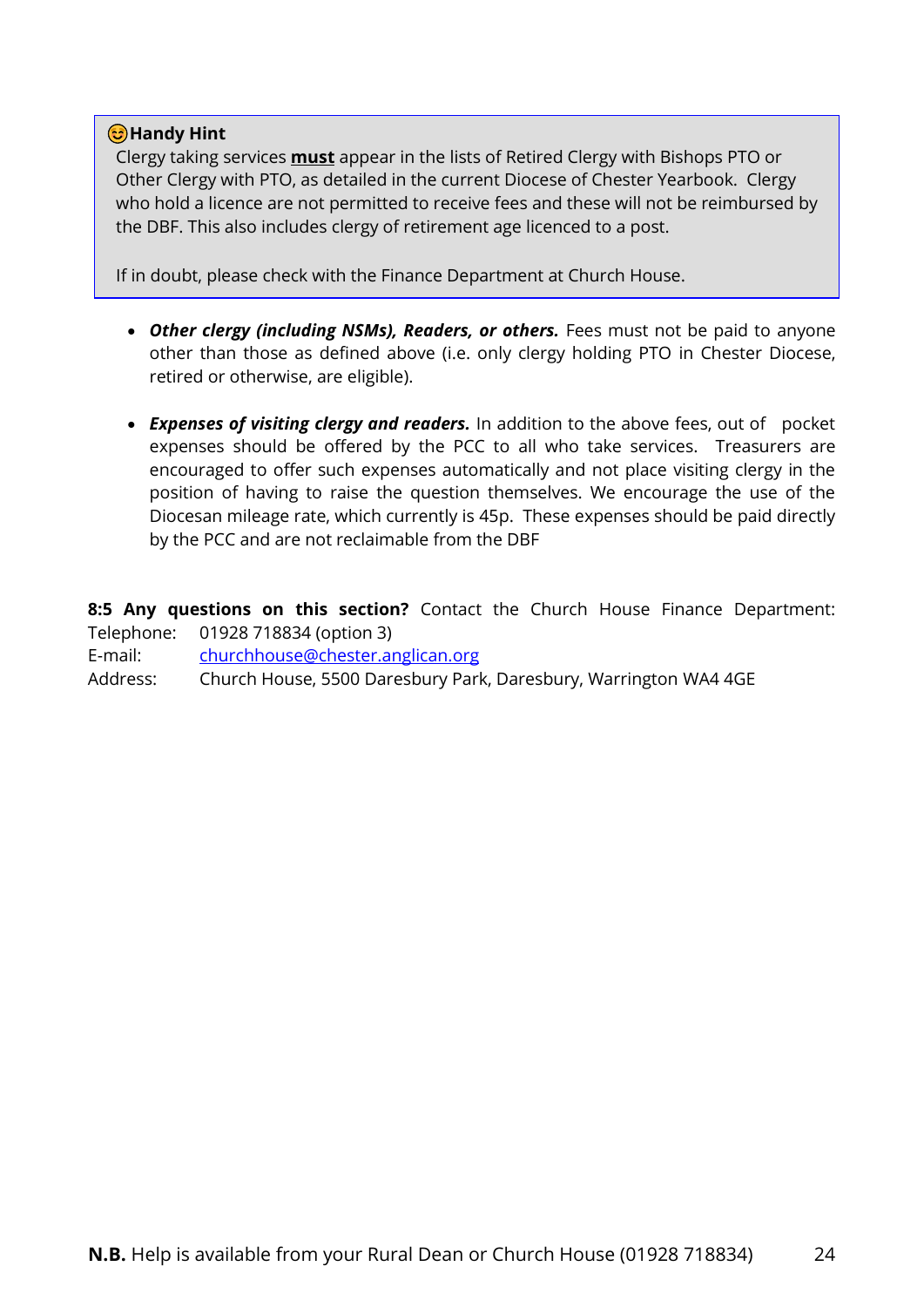## 9 **USEFUL RESOURCES**

*N.B.* the processes and details mentioned in these may not match those of Chester Diocese exactly, but you may still find useful information and support within them.

| <b>Grove Booklets Pastoral Series:</b> | 65 Situation Vacant D Parrott & D Field<br>67 Understanding the Interregnum Tony Bradley |  |  |  |
|----------------------------------------|------------------------------------------------------------------------------------------|--|--|--|
| 'So the vicar's leaving'               | Mike Alexander & Jeremy Martineau, Canterbury Press 2002                                 |  |  |  |
| 'Temporary Shepherds'                  | Roger Nicholson, Alban Inst 1998                                                         |  |  |  |
| 'Practical Church Management'          | James Behrens, Gracewing 2005                                                            |  |  |  |
| EIG website www.churchcare.co.uk       |                                                                                          |  |  |  |
|                                        | Diocesan Yearbook (current edition – comes out in November each year)                    |  |  |  |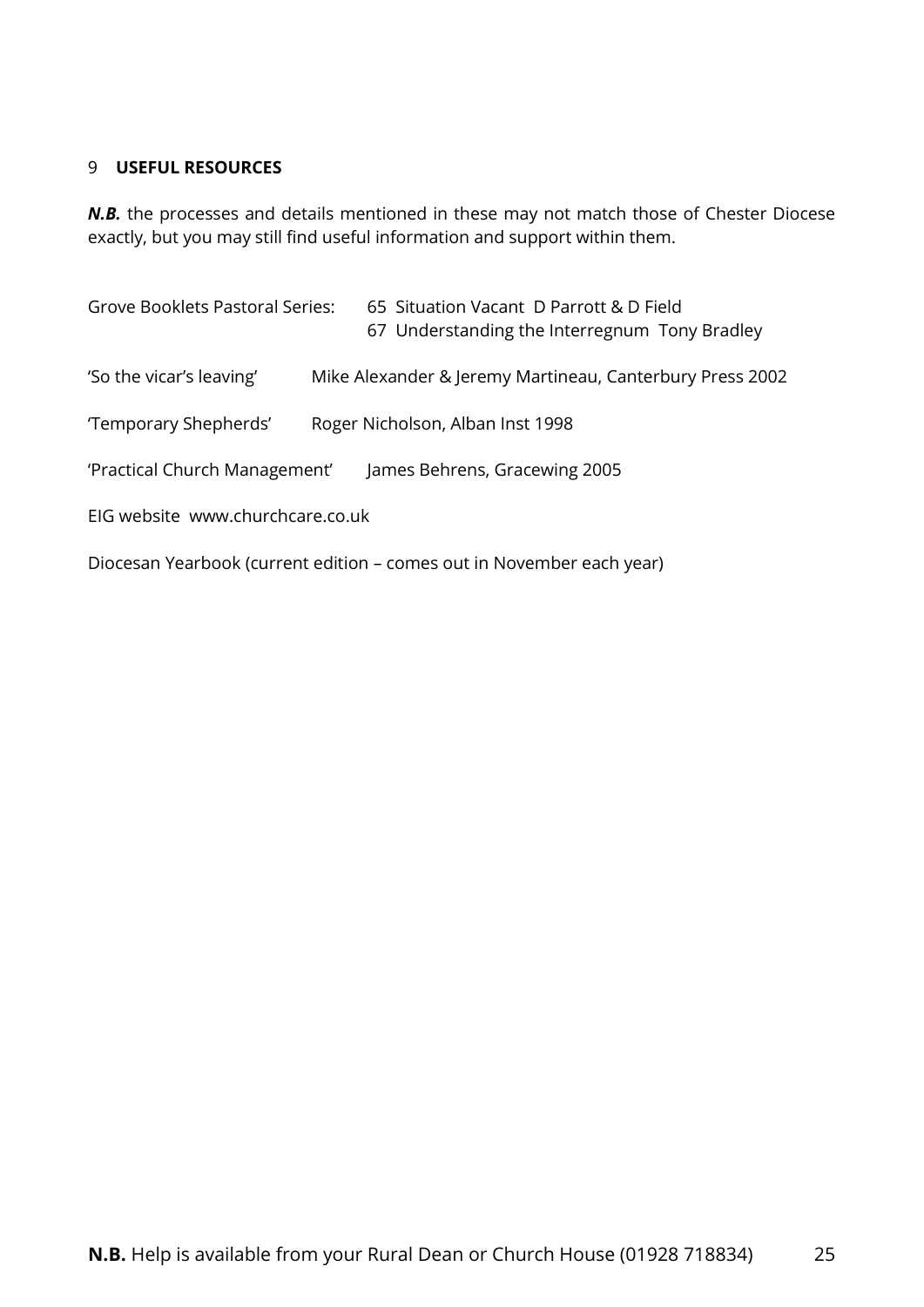**PARISH NO.: \_\_\_\_\_\_\_\_\_\_\_\_\_\_\_\_\_\_\_\_\_\_\_\_\_\_\_\_\_\_\_\_\_\_\_\_ PARISH NAME: \_\_\_\_\_\_\_\_\_\_\_\_\_\_\_\_\_\_\_\_\_\_\_\_\_\_\_\_\_\_\_\_\_\_\_\_ YOUR NAME: \_\_\_\_\_\_\_\_\_\_\_\_\_\_\_\_\_\_\_\_\_\_\_\_\_\_\_\_\_\_\_\_\_\_\_\_**



## **VACANCY FORM A: TO BE COMPLETED BY THE OUTGOING PRIEST**

#### *GENERAL INFORMATION:*

**1. Please give completed copies to: Churchwardens, Rural Dean, and Archdeacon.**

**2. Please send a copy of page 1 'Parsonage House' information to the Property Department at Church House.**

**3. Churchwardens to pass a completed copy onto the incoming priest**

#### • **Parsonage House**

|                                   | <b>Name</b> | <b>Phone No.</b> | Code          | <b>Meter</b>   |
|-----------------------------------|-------------|------------------|---------------|----------------|
|                                   |             |                  |               | <b>Reading</b> |
| Key Holders (1)                   |             |                  | ----------    |                |
| (2)                               |             |                  |               | --------       |
| Alarm System                      |             |                  |               |                |
| <b>Water Supplier</b>             |             |                  |               |                |
| Electricity supplier              |             |                  | --------      |                |
| & meter reading                   |             |                  |               |                |
| supplier<br>&<br>Gas              |             |                  | ------------- |                |
| meter reading                     |             |                  |               |                |
| Oil/coal supplier                 |             |                  |               |                |
| Telephone                         |             |                  | ---------     | ----------     |
| supplier                          |             |                  |               |                |
| Gardener                          |             |                  | --------      | .              |
| Cleaner                           |             |                  |               |                |
| Window cleaner                    |             |                  |               |                |
| <b>Locations of the following</b> |             |                  |               |                |
| Stopcock                          |             |                  |               |                |
| <b>Meters</b>                     |             |                  |               |                |
| Fuse box                          |             |                  |               |                |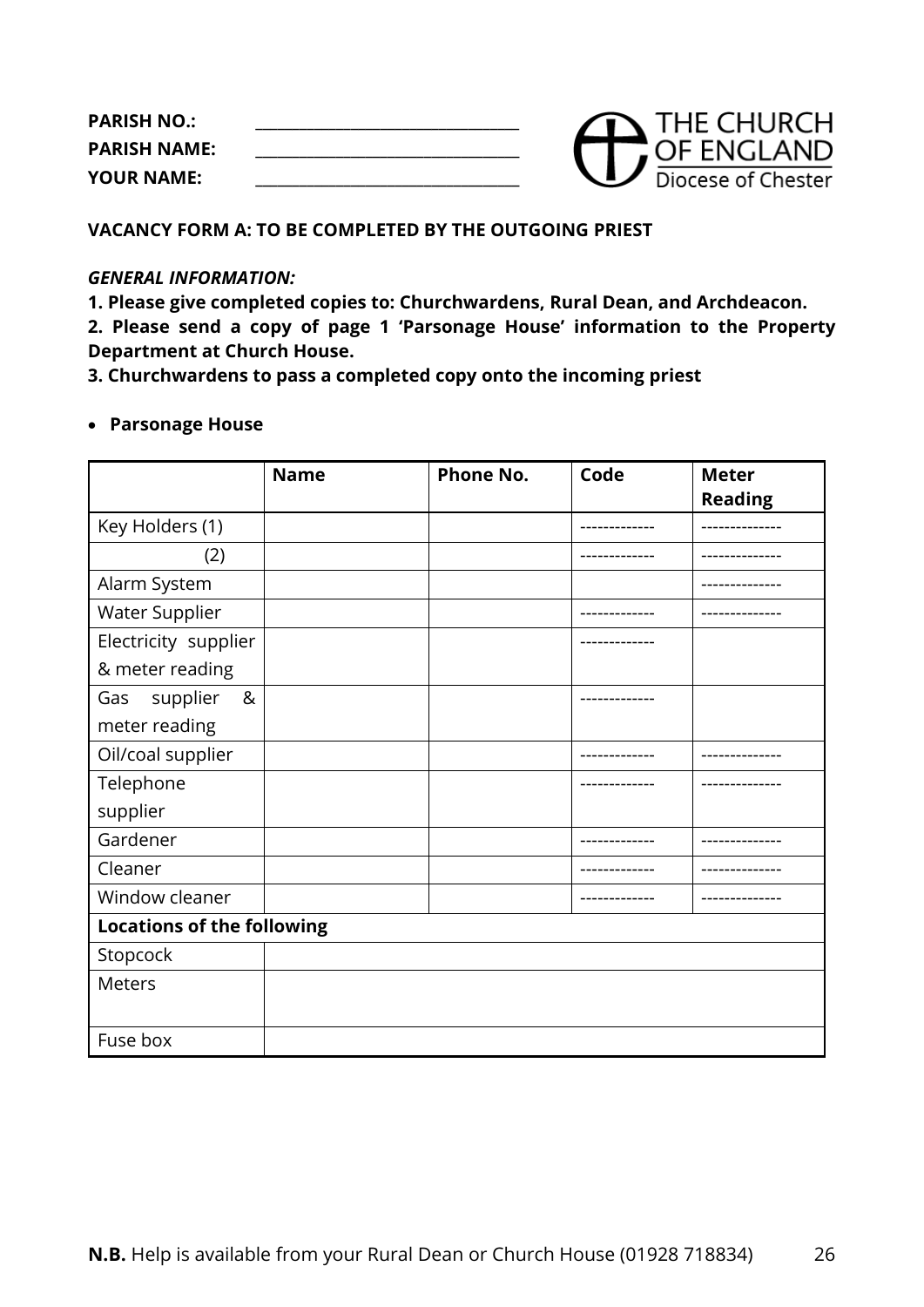# *(Cont.)*

# • **Church Building (and halls)**

|                                           | <b>Name</b> | <b>Phone No.</b> | <b>Keys</b> | Code      |  |
|-------------------------------------------|-------------|------------------|-------------|-----------|--|
| Key Holders (1)                           |             |                  |             | --------- |  |
| (2)                                       |             |                  |             | -------   |  |
| (3)                                       |             |                  |             |           |  |
| Alarm System<br>Installer                 |             |                  |             |           |  |
| Details for the location of the following |             |                  |             |           |  |
| Registers                                 |             |                  |             |           |  |
| Churchyard<br>plan                        |             |                  |             |           |  |
| Last                                      |             |                  |             |           |  |
| quinquennial<br>report                    |             |                  |             |           |  |
| Inventory and                             |             |                  |             |           |  |
| Terrier                                   |             |                  |             |           |  |
| Parish                                    |             |                  |             |           |  |
| boundary map                              |             |                  |             |           |  |

Please ensure that you attach the following to this form:

- *Visiting lists*
	- Home Communions Nursing Homes Housebound individuals

## • *Lists of useful contacts*

Lists of phone numbers/email addresses *e.g.* 

- Funeral directors Grave digger Organists, Choir leader, Bell Tower captain PCC members & Lay leaders
- *Details of Educational Trusts*
- *Current gravestone regulations*
- *Other information about Sound System(s) and Parish Computer(s)*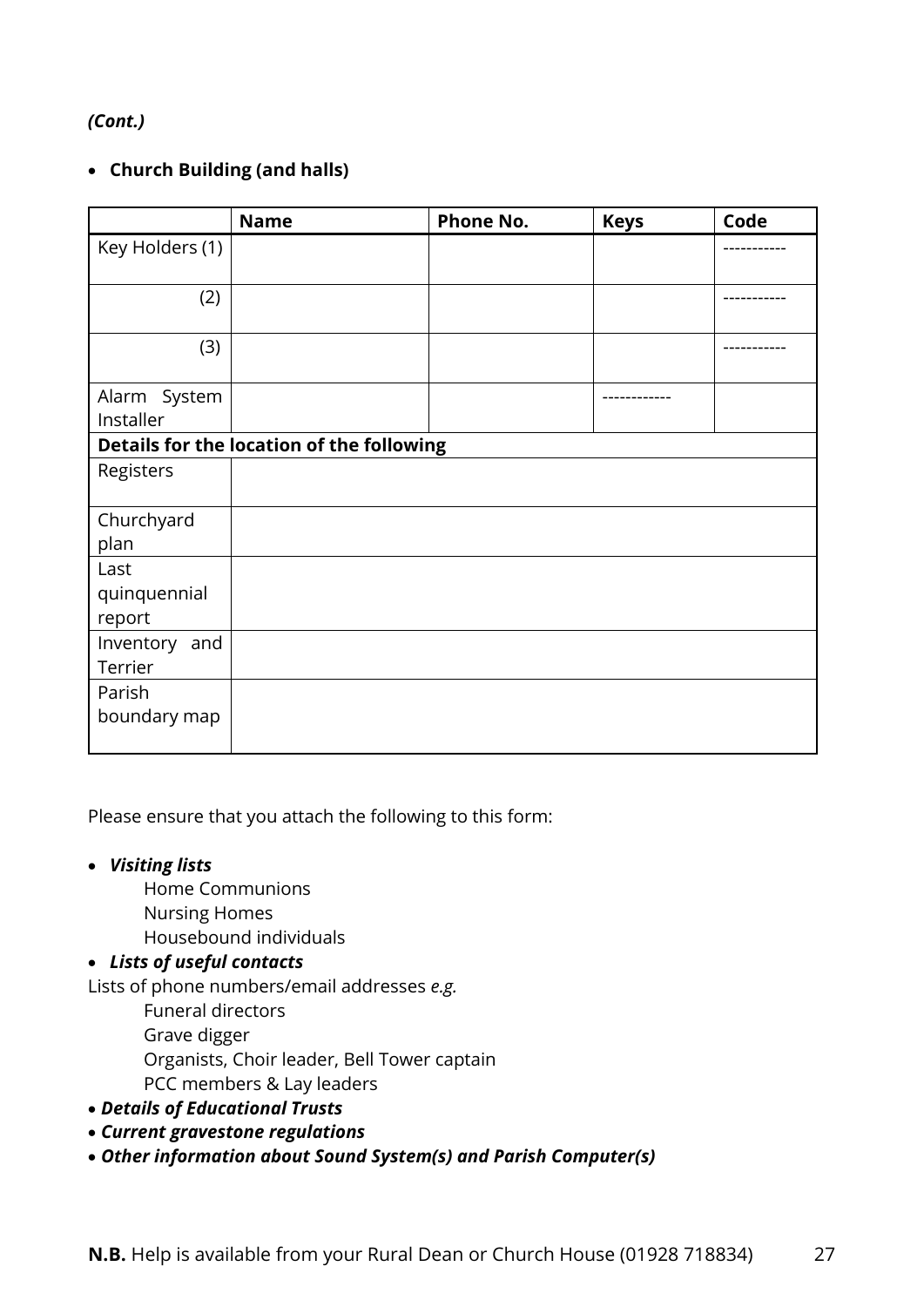**PARISH NO.: \_\_\_\_\_\_\_\_\_\_\_\_\_\_\_\_\_\_\_\_\_\_\_\_\_\_\_\_\_\_\_\_\_\_\_\_ PARISH NAME: \_\_\_\_\_\_\_\_\_\_\_\_\_\_\_\_\_\_\_\_\_\_\_\_\_\_\_\_\_\_\_\_\_\_\_\_ YOUR NAME: \_\_\_\_\_\_\_\_\_\_\_\_\_\_\_\_\_\_\_\_\_\_\_\_\_\_\_\_\_\_\_\_\_\_\_\_**



## **VACANCY FORM B: TO BE COMPLETED BY THE OUTGOING PRIEST**

## *OCCASIONAL OFFICES*

**Completed copies given to: Churchwardens, Rural Dean and Archdeacon Churchwardens to pass a completed copy onto the incoming priest**

## • *Present Parish Practices*

On such areas as baptism and the marriage of divorcees

# **OPTIONAL EXTRAS IN ADDITION TO THE STATUTORY FEES, AS PER THE CURRENT TABLE OF PAROCHIAL FEES: (***N.B.* **statutory fees are revised each January)**

#### • **Marriages**

| PCC fee for overheads (verger and heating) |  |
|--------------------------------------------|--|
|                                            |  |
| Organist fee                               |  |
|                                            |  |
| <b>Bells</b>                               |  |
|                                            |  |
| Choir                                      |  |
|                                            |  |

## • **Funerals, Crematorium Services, Burials**

| PCC fee for overheads (verger and heating) |  |
|--------------------------------------------|--|
| Organist fee for funeral in church         |  |